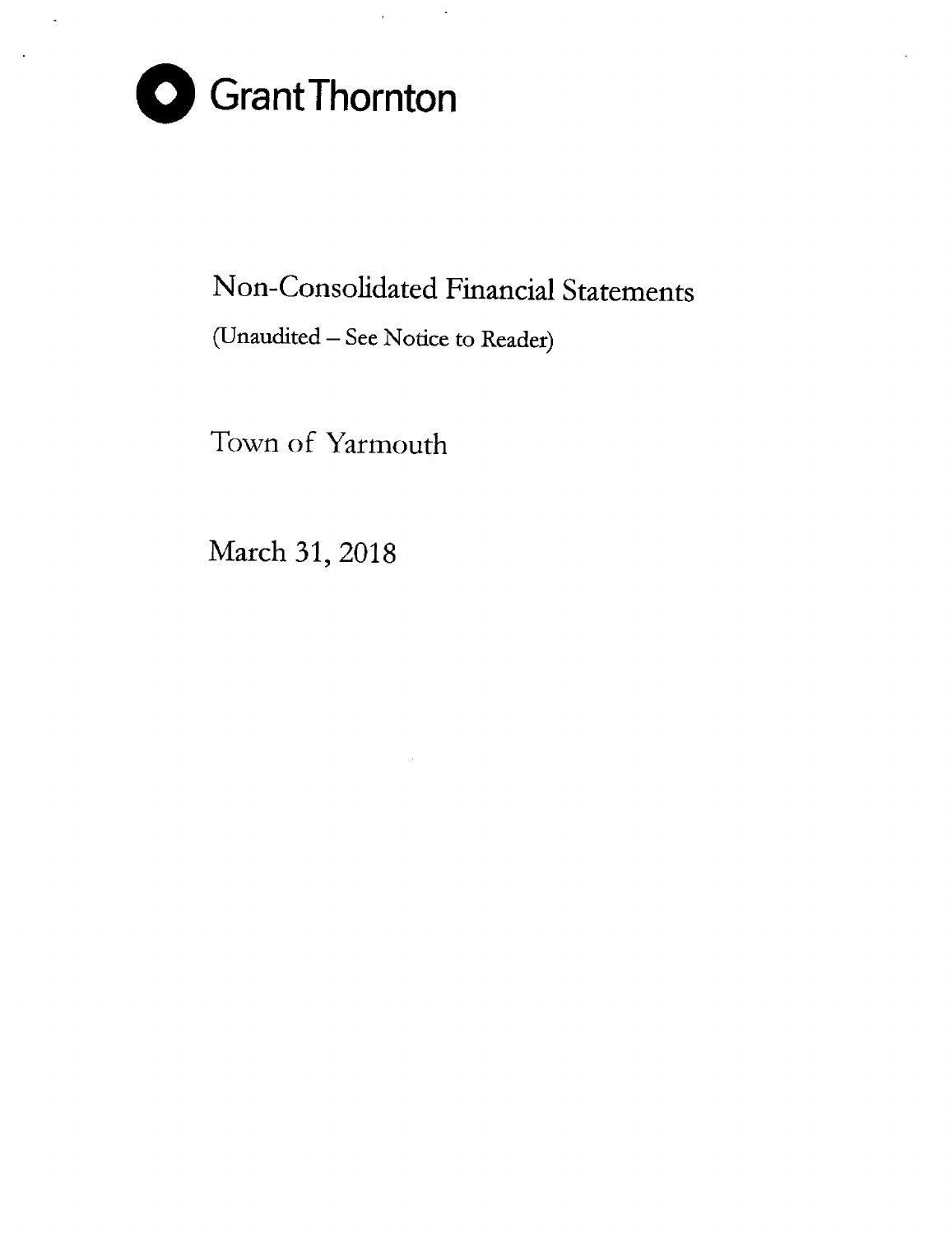Town of Yarmouth

 $\overline{\phantom{a}}$ 

J.

 $\ddot{\phantom{a}}$ 

# **Contents**

|                                                                   | Page                                       |
|-------------------------------------------------------------------|--------------------------------------------|
| Notice to Reader                                                  | 1                                          |
| <b>General Section</b>                                            |                                            |
| Non-Consolidated Statement of Operations                          | 2                                          |
| Non-Consolidated Operating Fund Balance Sheet                     | $3 - 4$                                    |
| Non-Consolidated General Capital Fund Balance Sheet               |                                            |
| Non-Consolidated Statement of Investment in Capital Assets        | $\begin{array}{c} 5 \\ 6 \\ 7 \end{array}$ |
| Non-Consolidated Tangible Capital Assets                          |                                            |
| Non-Consolidated School Capital Fund Balance Sheet                | 8                                          |
| Non-Consolidated Schedules to Statement of Operations             | $9 - 14$                                   |
| <b>Water Utility</b>                                              |                                            |
| Non-Consolidated Statement of Operations                          | 15                                         |
| Non-Consolidated Operating Fund Balance Sheet                     | 16                                         |
| Non-Consolidated Capital Fund Balance Sheet                       | 17                                         |
| Non-Consolidated Tangible Capital Assets                          | 18                                         |
| Non-Consolidated Statement of Investment in Capital Assets        | 18                                         |
| Non-Consolidated Schedules to Statement of Operations             | $19 - 20$                                  |
| Trust and Special Funds                                           |                                            |
| Non-Consolidated Trust Fund Balance Sheet                         | 21                                         |
| Non-Consolidated Statement of Trust Fund Reserves                 | 21                                         |
| Non-Consolidated Capital Reserve Fund Balance Sheet               | 22                                         |
| Non-Consolidated Statement of Capital Reserve Fund                | 22                                         |
| Non-Consolidated Operating Reserve Fund Balance Sheet             | 23                                         |
| Non-Consolidated Statement of Operating Reserve Fund              | 23                                         |
| Notes to the Non-Consolidated Financial Statements                | $24 - 25$                                  |
| Other                                                             |                                            |
| Non-Consolidated Schedule of Debenture Debt Charges and Term Debt | 26                                         |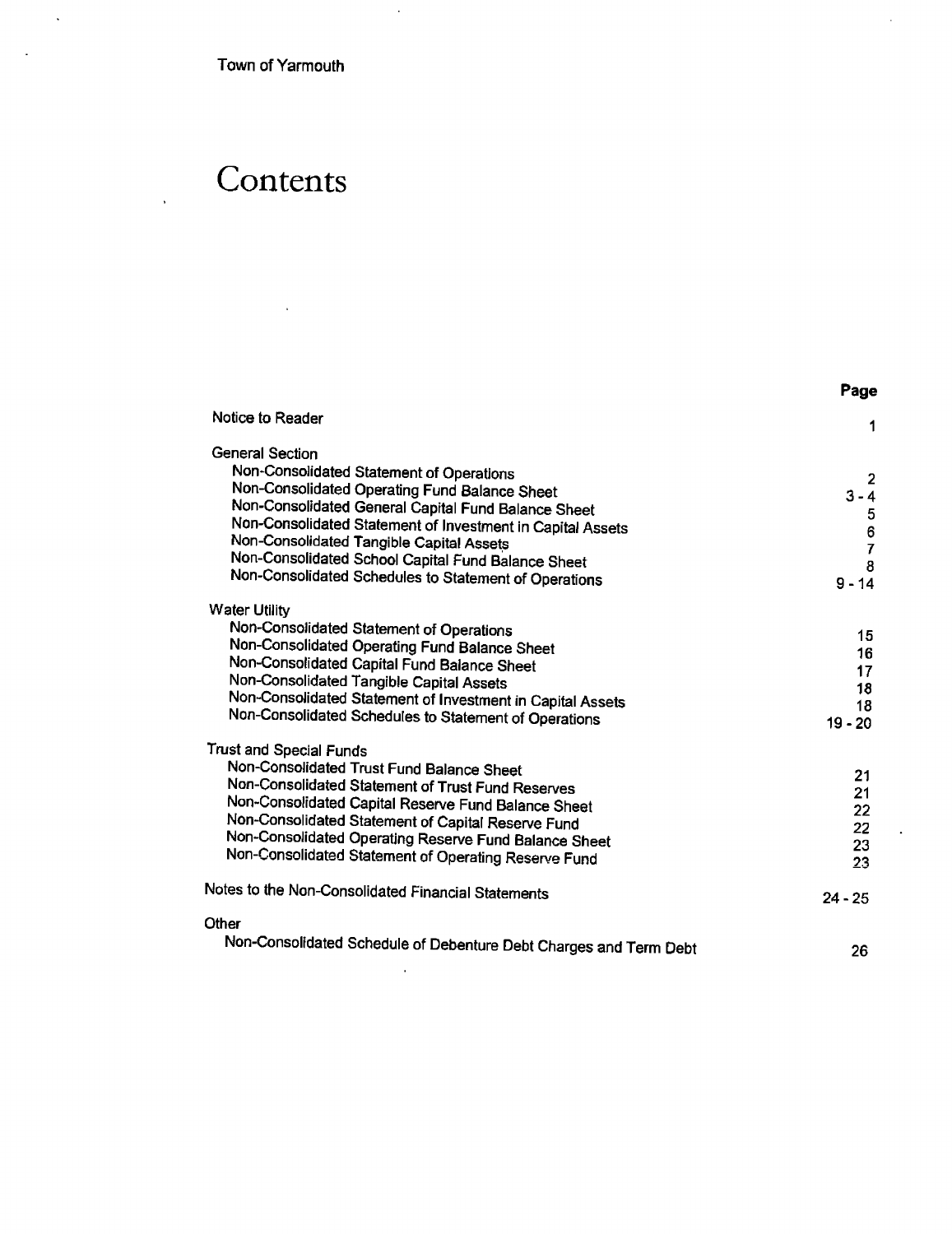

# **Notice to Reader Grant Crant Crant Crant Crant Crant Crant Crant**

**328 Main Street, PO Box 297 Yarmouth, NS 85A482** T (902)742-7842 F (902) 742-0224 **www.GrantThomton.ca**

On the basis of information provided by management, we have compiled the non-consolidated Operating Fund and Capital Fund balance sheets of the General Fund, the Water Utility, Trust Funds and Reserve Funds of the Town of Yarmouth as at March 31, 2018 and the nonconsolidated statement of operations for the year then ended,

**We have not performed an audit or a review engagement in respect of these financial statements and, accordingly, we express no assurance thereon.**

**Readers are cautioned that these statements may not be appropriate for their purposes.**

Yarmouth, Canada September 26, 2018

Grant Thouston 11P

Chartered Professional Accountants *I***.icensed Public Accountants**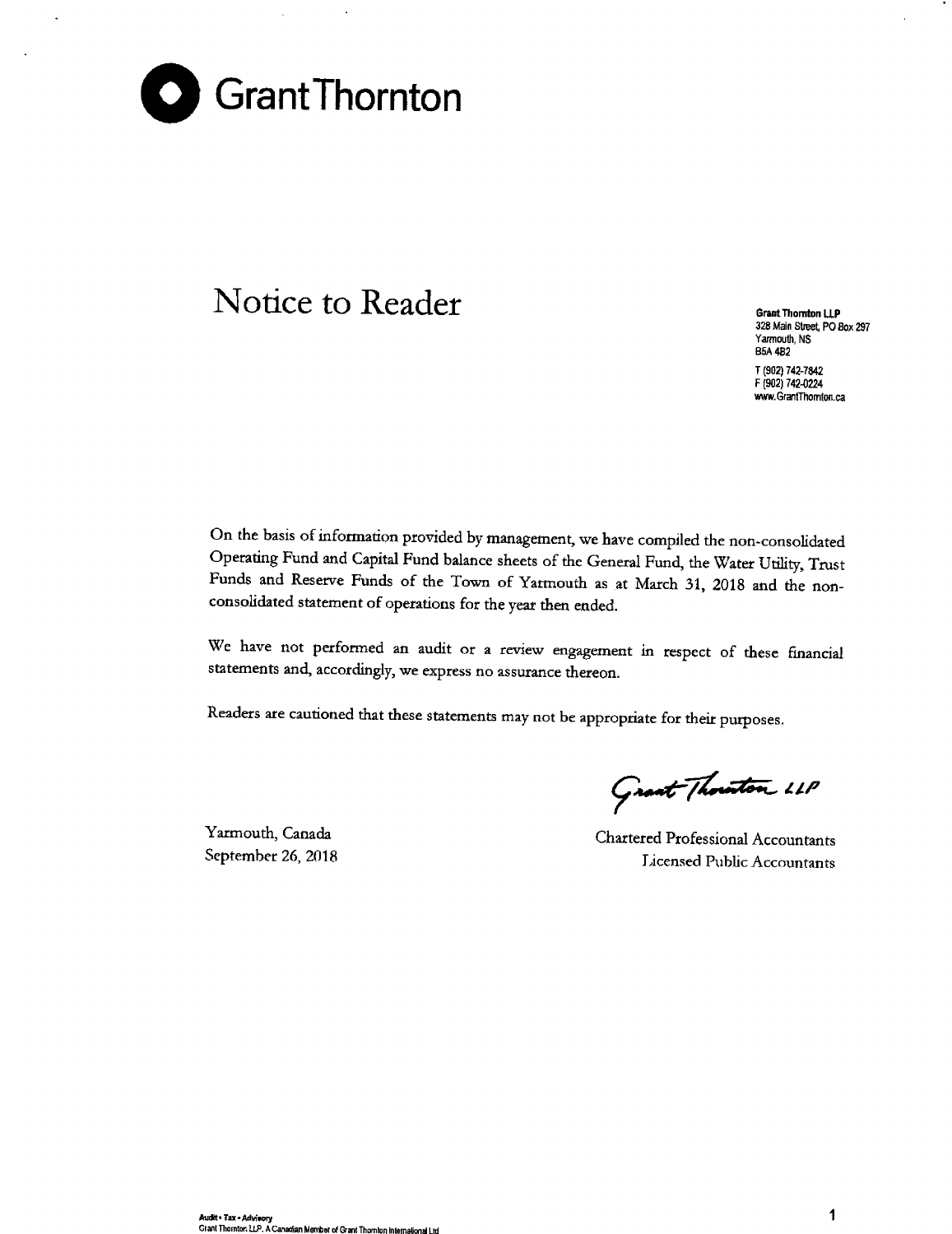(Unaudited – See Notice to Reader

| Year Ended March 31                                            |               | 2018             | 2017           |
|----------------------------------------------------------------|---------------|------------------|----------------|
|                                                                | <b>Budget</b> | <b>Actual</b>    | Actual         |
| Revenues                                                       |               |                  |                |
| <b>Taxes</b>                                                   | \$12,541,048  | \$12,579,811     | \$12,190,088   |
| Grants in lieu of taxes                                        | 1,104,420     | 1,050,039        | 1,080,602      |
| Services provided to other governments                         | 790,000       | 765,804          | 748,352        |
| Sales of services                                              | 36,100        | 38,802           | 30,622         |
| Other revenue from own sources<br>Unconditional transfers from | 2,150,463     | 2,230,105        | 2,088,314      |
| other governments<br>Conditional transfers from federal/       | 728,187       | 728,206          | 728,191        |
| provincial governments                                         | 28,000        | 43,477           | 178,683        |
| Other transfers                                                | 134,664       | <u>127,412</u>   | 127,412        |
|                                                                | 17,512,882    | 17,563,656       | 17,172,264     |
| <b>Expenses</b>                                                |               |                  |                |
| General government services                                    | 1,638,387     | 1,713,497        | 1,684,839      |
| Protective services                                            | 4,906,816     | 5,092,112        | 4,718,219      |
| <b>Transportation services</b>                                 | 2,041,447     | 1,858,207        | 1,854,087      |
| Environmental health services                                  | 2,343,752     | 2,301,110        | 2,293,255      |
| Environmental development services                             | 2,845,245     | 3,039,908        | 1,852,333      |
| Recreation and cultural services<br><b>Fiscal services</b>     | 893,070       | 924,853          | 896,377        |
|                                                                | 2,756,642     | 2,821,863        | 3,839,838      |
|                                                                | 17,425,359    | 17,751,550       | 17,138,948     |
| Annual surplus (deficit) before the undernoted                 | 87,523        | (187, 894)       | 33,316         |
| Other pension recovery                                         |               | 256,819          | <u>167,614</u> |
| Annual surplus before transfer                                 |               |                  |                |
| of accumulated surplus                                         | 87,523        | 68,925           | 200,930        |
| Transfer of accumulated surplus to<br>Operating Reserve        |               | <u>(774,443)</u> |                |
| Annual (deficit) surplus                                       | s<br>87,523   | (705, 518)       | 200,930        |
|                                                                |               |                  |                |

See accompanying notes to the non-consolidated financial statements.

2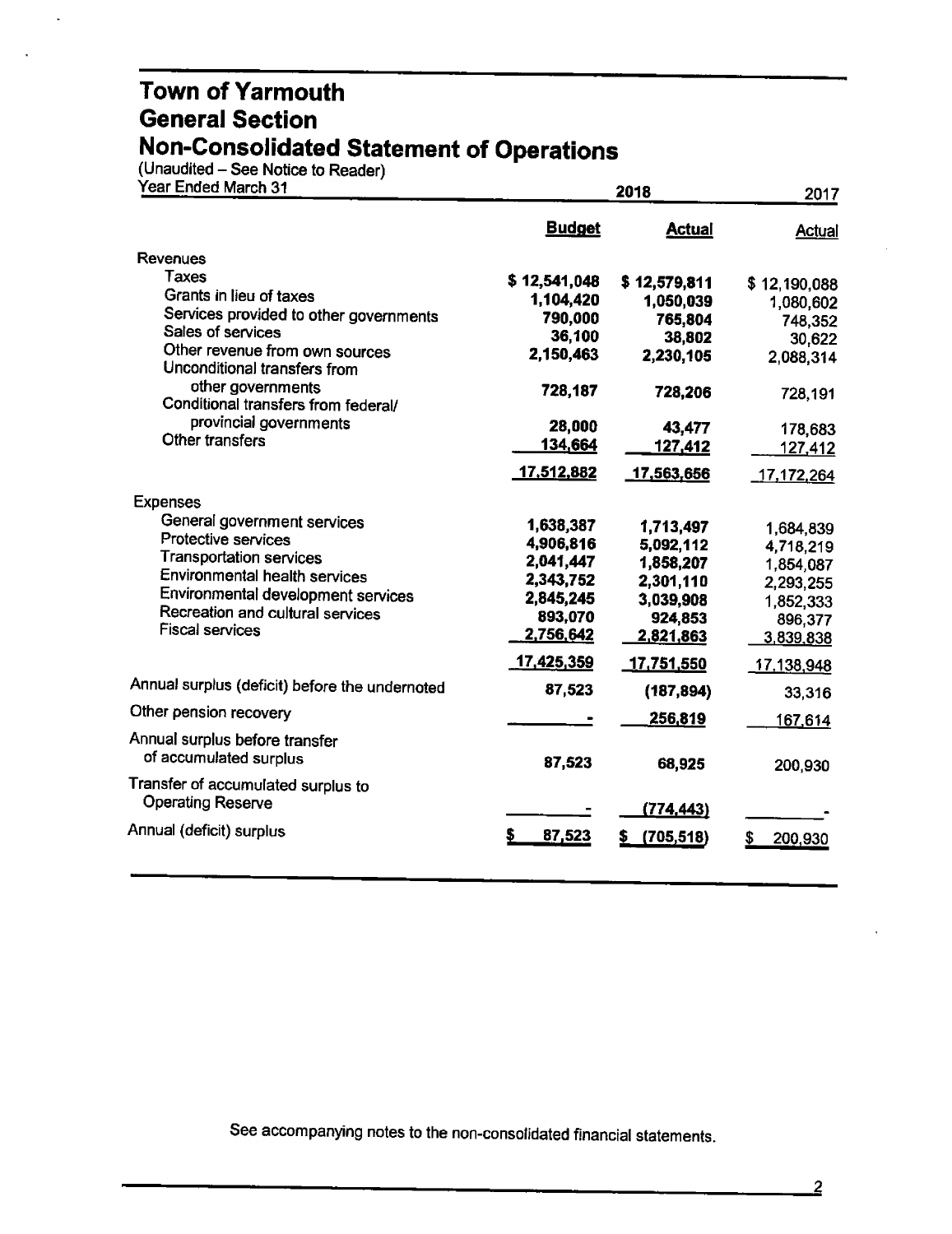#### **Town of Yarmouth General Section Non-Consolidated Operating Fund Balance Sheet**

(Unaudited – See Notice to Reader)

| March 31                                                                      | 2018            | 2017        |
|-------------------------------------------------------------------------------|-----------------|-------------|
| <b>Assets</b>                                                                 |                 |             |
| Cash and cash equivalents                                                     | 675,631<br>s    | \$2,179,257 |
| <b>Receivables</b>                                                            |                 |             |
| Taxes receivable (Note 1)                                                     | 561,747         | 572,846     |
| Sewer rates receivable (Note 2)                                               | 446,714         | 285,895     |
| Other local governments                                                       | 88,455          | 93,453      |
| Due from controlled and non-controlled agencies (Note 3)<br>Other receivables | 28,496          | 63,322      |
| Trade accounts                                                                | 1,159,224       | 177,670     |
| HST                                                                           | 154,120         | 154,402     |
|                                                                               | 2,438,756       | 1,347,588   |
| Other assets                                                                  |                 |             |
| Pension benefit asset                                                         | 695,891         | 439,072     |
| Prepaid expenses                                                              | <u>73,035</u>   | 48,856      |
|                                                                               | 768,926         | 487,928     |
|                                                                               | 3,883,313<br>S. | \$4,014,773 |
|                                                                               |                 |             |

On Behalf of the Town Council

*Pn4* **b** *Pn4 administrator <br> See assumption add <i>i* iii

See accompanying notes to the non-consolidated fi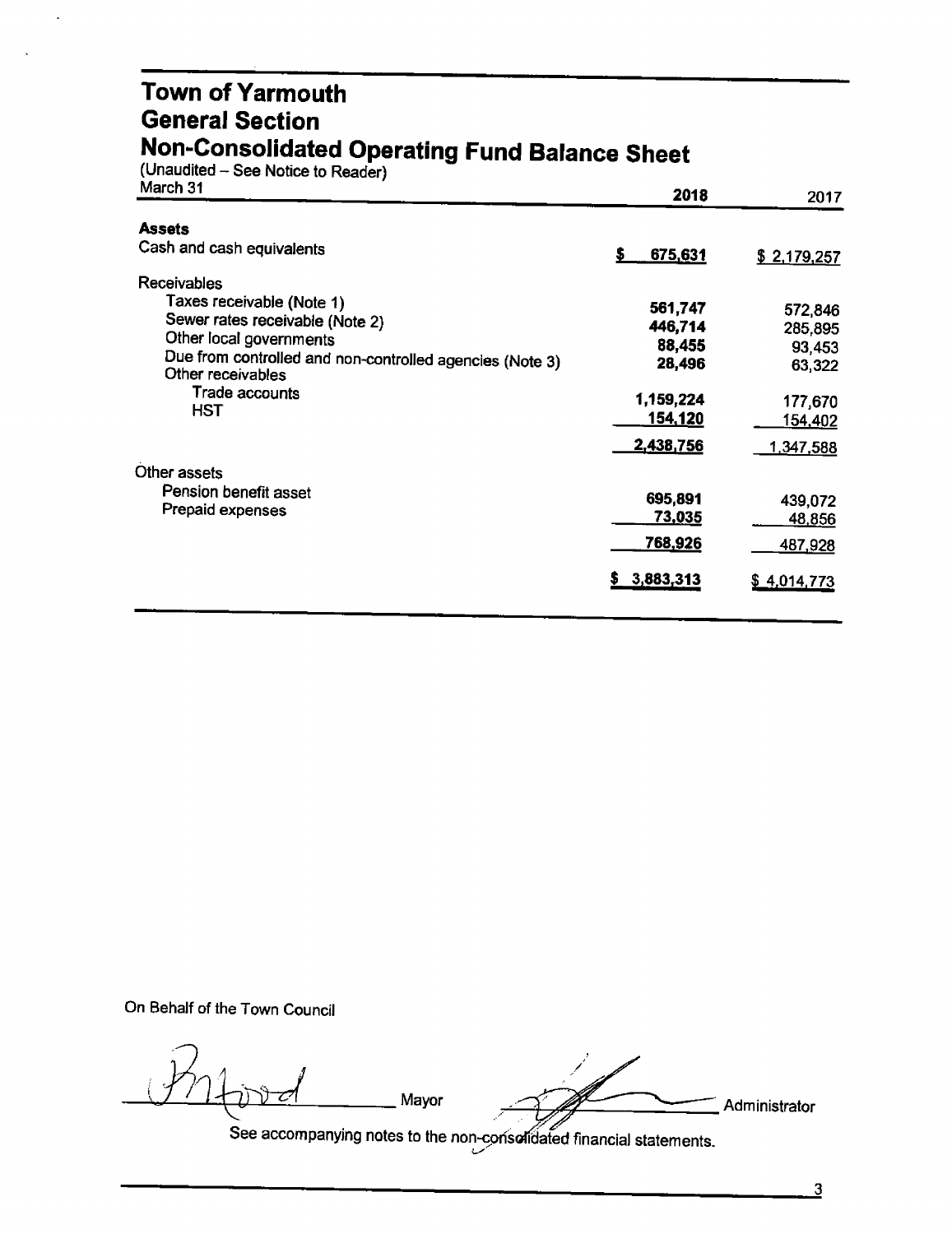#### **Town of Yarmouth General Section Non-Consolidated Operating Fund Balance Sheet**

| (Unaudited – See Notice to Reader) |  |
|------------------------------------|--|
| 11L 84                             |  |

| March 31                                               | 2018             | 2017               |
|--------------------------------------------------------|------------------|--------------------|
| Liabilities                                            |                  |                    |
| Federal Government and its agencies                    | S<br>581,438     | S<br>513,781       |
| Provincial Government and its agencies                 | 221,000          | 221,000            |
| Due to controlled and non-controlled agencies (Note 3) |                  | 75,974             |
| Due to own funds (Note 4)                              | 904,980          | 422,418            |
| Trade accounts                                         | <u>1,123,193</u> | 1,096,369          |
|                                                        | 2,830,611        | 2,329,542          |
| Other liabilities                                      |                  |                    |
| Prepayment of taxes                                    | 115,008          | 108,470            |
| Deferred revenue                                       | 126,520          | 115,448            |
| Neighborhood Improvement Program                       | 505              | 505                |
| Post-employment benefit obligations                    | 810,669          | 755,290            |
|                                                        | 1,052,702        | 979,713            |
| Surplus                                                |                  |                    |
| Accumulated surplus (Note 5)                           |                  | <u>705,518</u>     |
|                                                        | 3,883,313        |                    |
|                                                        |                  | <u>\$4,014,773</u> |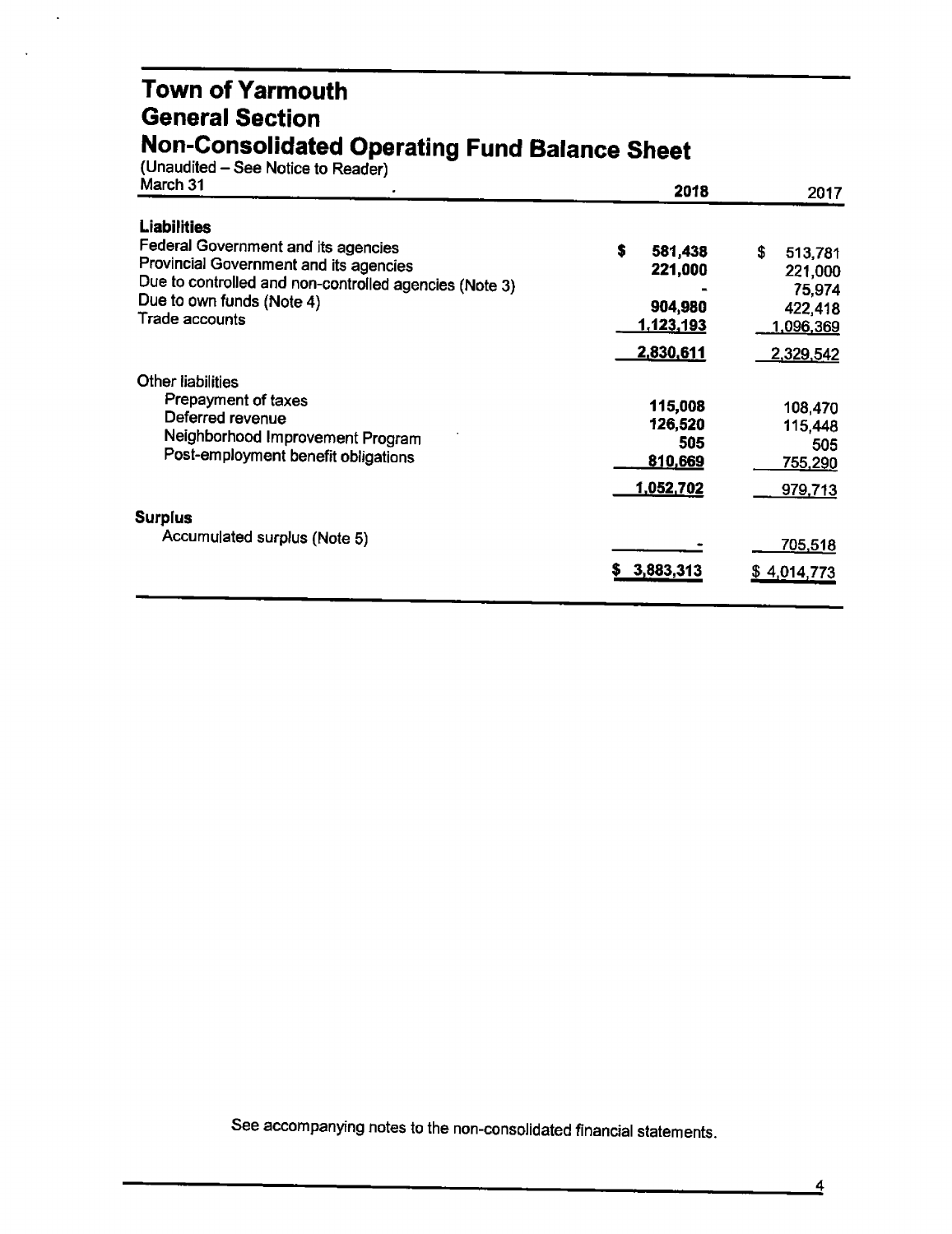#### **Town of Yarmouth General Section Non-Consolidated General Capital Fund Balance Sheet**

(Unaudited – See Notice to Reader

| March 31                                                                                | 2018          | 2017               |
|-----------------------------------------------------------------------------------------|---------------|--------------------|
| <b>Assets</b>                                                                           |               |                    |
| Cash and cash equivalents                                                               | S<br>142,887  | S<br>1,776,565     |
| Properties acquired at tax sale                                                         | 75,984        | 75,984             |
| Tangible capital assets held for sale<br>Tangible capital assets (Page 7)               | 105,477       | 105,477            |
|                                                                                         | 45,401,220    | 43,882,254         |
|                                                                                         | 45,582,681    | 44,063,715         |
|                                                                                         | \$45,725,568  | 45,840,280         |
| <b>Liabilities</b><br>Accounts payable                                                  |               |                    |
| Payable to Operating Fund                                                               | Ŝ<br>620,769  | \$<br>549,449      |
| Yarmouth Waterfront Development Corporation                                             | 452,447       | 452,447            |
| Accrued interest on Brooklyn Street debenture                                           | <u>10,393</u> | 12,427             |
|                                                                                         | 1,083,609     | 1,014,323          |
| Long-term debt (Note 6 and Page 26)<br>Debentures issued from the Nova Scotia Municipal |               |                    |
| <b>Finance Corporation</b>                                                              | 1,766,667     | 2.166,667          |
| <b>Equity</b>                                                                           |               |                    |
| Investment in capital assets (Page 6)                                                   | 42,875,292    | <u>42,659,</u> 290 |
|                                                                                         | \$45,725,568  | 45,840,280         |
|                                                                                         |               |                    |

On Behalf of the Town Council

*J* 0

'// ~ *) I* + three *d* Mayor ... Administrator ... Administrator ... .<br>://

accompanying notes to the non-consolidated financial statements.  $\bar{\mathbb{U}}$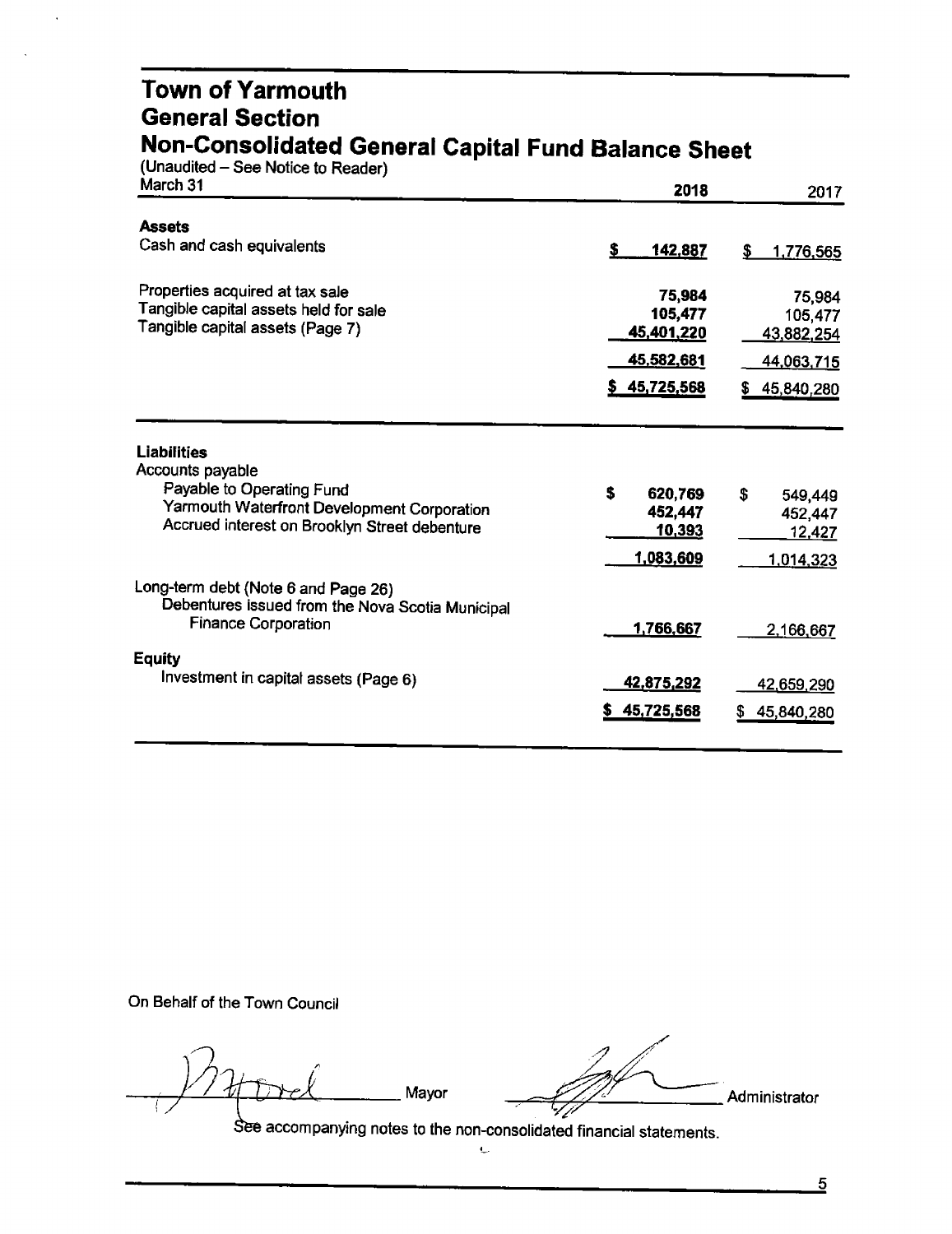#### **Town of Yarmouth General Section Non-Consolidated Statement of Investment in Capital Assets**

| (Unaudited – See Notice to Reader)                                                                                                                                                                                                                                                                                                                                                                                                                                                                                                                    |                                                                                              |                                                                                 |
|-------------------------------------------------------------------------------------------------------------------------------------------------------------------------------------------------------------------------------------------------------------------------------------------------------------------------------------------------------------------------------------------------------------------------------------------------------------------------------------------------------------------------------------------------------|----------------------------------------------------------------------------------------------|---------------------------------------------------------------------------------|
| Year Ended March 31                                                                                                                                                                                                                                                                                                                                                                                                                                                                                                                                   | 2018                                                                                         | 2017                                                                            |
| Balance, beginning of year                                                                                                                                                                                                                                                                                                                                                                                                                                                                                                                            | s<br>42,659,290                                                                              | S.<br>42,301,726                                                                |
| Term debt retired<br>Interest earned<br>Province of Nova Scotia - Clean Water and Wastewater Fund<br>Province of Nova Scotia - Public Transit Infrastructure Fund<br>Atlantic Canada Opportunities Agency - downtown revitalization<br>Transfer of South Centennial Elementary School property<br>Canada - Nova Scotia Gas Tax Agreement<br>Gain on disposal of tangible capital assets<br>Amortization<br>Transfer to Capital Reserve - prior years' gas tax funding<br><b>Transfer from Operating Fund</b><br>Transfer of Brooklyn Street debenture | 400,000<br>23,601<br>2,445,526<br>57,944<br>142,860<br>(2,302,941)<br>(1,075,579)<br>690,500 | 400,000<br>16,760<br>108,676<br>50,000<br>581,576<br>(2, 257, 925)<br>1,630,554 |
| Principal<br>Interest                                                                                                                                                                                                                                                                                                                                                                                                                                                                                                                                 | (133, 333)<br><u>(32,576)</u>                                                                | (133, 333)<br>(38, 743)                                                         |
| Balance, end of year                                                                                                                                                                                                                                                                                                                                                                                                                                                                                                                                  | 1,873,282<br><u>\$42,875,292</u>                                                             | 357,565<br>42,659,290<br>S                                                      |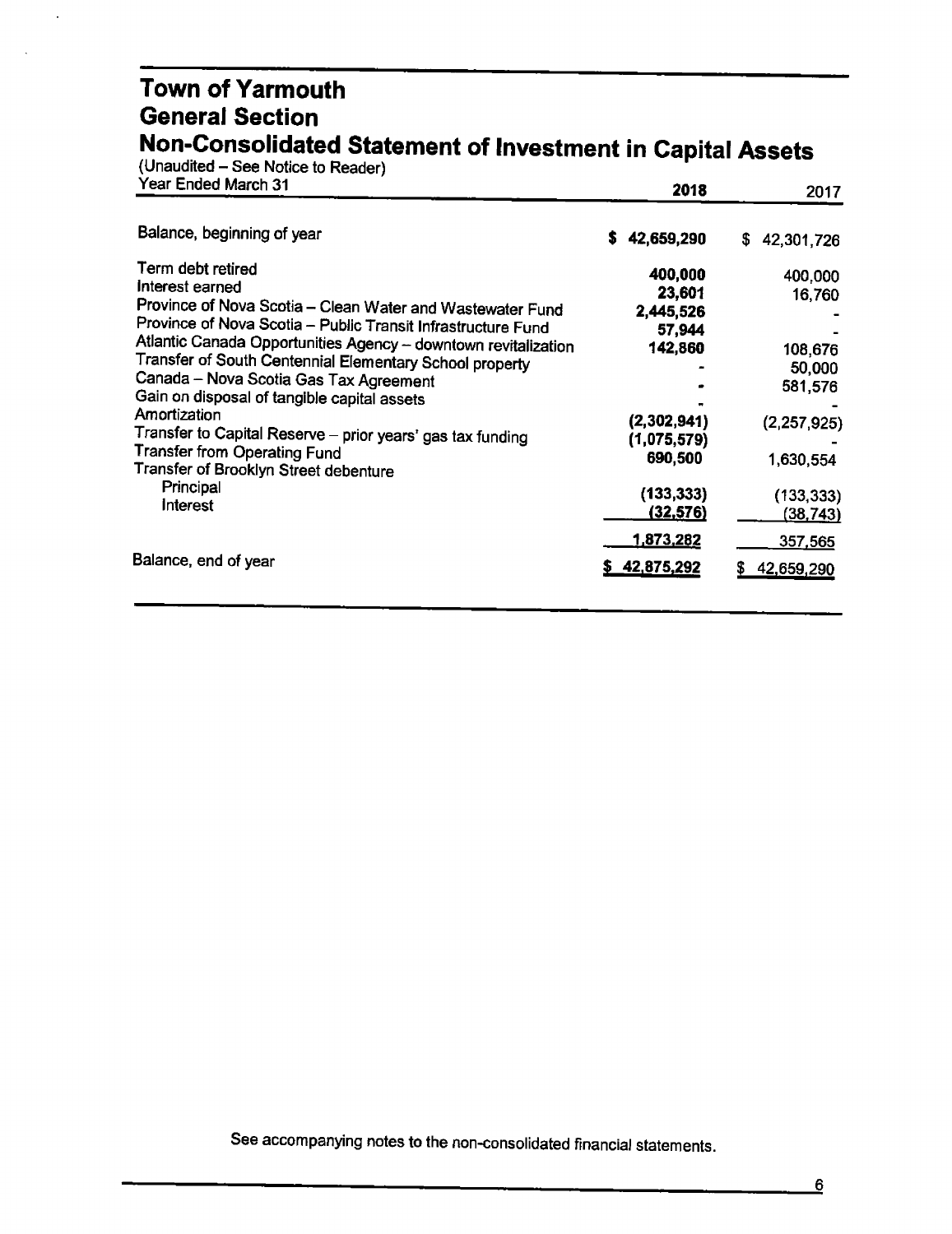#### **Town of Yarmouth General Section Non-Consolidated Tangible Capital Assets**

(Unaudited - See Notice to Reader)

| March 31                          |                       |                |                                           | 2018                            | 2017                            |
|-----------------------------------|-----------------------|----------------|-------------------------------------------|---------------------------------|---------------------------------|
|                                   | <b>Useful</b><br>Life | <u>Cost</u>    | <b>Accumulated</b><br><b>Amortization</b> | <b>Net Book</b><br><b>Value</b> | <b>Net Book</b><br><u>Value</u> |
| Land                              | Indefinite            | S<br>4,107,098 | S                                         | S<br>4,107,098                  | S<br>3,979,529                  |
| Land improvements                 | 25                    | 4,234,306      | 1,620,786                                 | 2,613,520                       | 2,407,602                       |
| Municipal buildings               | 25-40                 | 11,776,723     | 3,862,982                                 | 7,913,741                       | 8,108,450                       |
| <b>Buildings - Events Shelter</b> | 25                    | 84,704         | 33,771                                    | 50,933                          | 54,321                          |
| <b>Buildings - Plants</b>         | 20-25                 | 1,711,009      | 640,049                                   | 1,070,960                       | 1,080,683                       |
| Landfill                          | 25                    | 2,005,637      | 1,444,130                                 | 561,507                         | 638,641                         |
| Machinery and equipment           | 10-15                 | 3,846,030      | 2,331,062                                 | 1,514,968                       | 1,601,236                       |
| <b>Vehicles</b>                   | $5 - 10$              | 597,621        | 455,841                                   | 141,780                         | 126,623                         |
| Wharves                           | 25                    | 3,100,086      | 2,371,554                                 | 728,532                         | 872,610                         |
| <b>Engineered structures</b>      |                       |                |                                           |                                 |                                 |
| Streets, roads and curbs          | 25                    | 12,049,954     | 4,098,356                                 | 7,951,598                       | 7,694,614                       |
| Traffic and street lights         | 25                    | 1,100,422      | 310,116                                   | 790,306                         | 700,246                         |
| <b>Sidewalks</b>                  | 25                    | 5,217,474      | 2,555,007                                 | 2,662,467                       | 2,868,827                       |
| Sewer lines                       | 50                    | 23,454,147     | 9,048,690                                 | 14,405,457                      | 12,424,959                      |
| Dam                               | 25                    | 776,224        | 180,609                                   | 595,615                         | 626,662                         |
| Work in progress                  |                       | 292,738        |                                           | 292,738                         | <u>697,251</u>                  |
|                                   |                       | \$74,354,173   | \$28,952,953                              | \$45,401,220                    | \$43,882,254                    |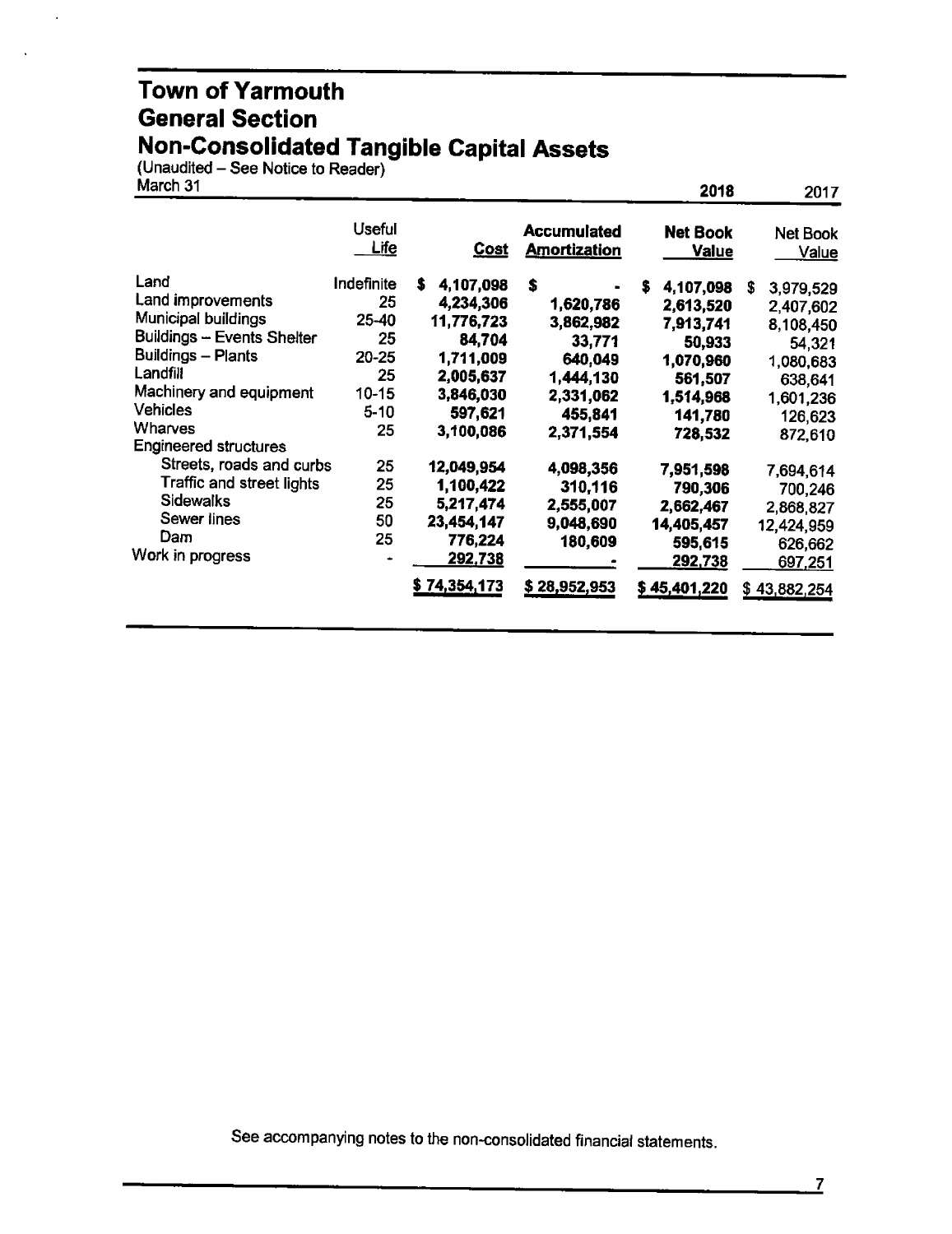#### Town of Yarmouth General Section Non-Consolidated School Capital Fund Balance Sheet

| (Unaudited – See Notice to Reader)<br>March 31 | 2018         | 2017          |
|------------------------------------------------|--------------|---------------|
| <b>Assets</b><br>School buildings              | 361,684<br>s | 361,684<br>S  |
| <b>Equity</b><br>Investment in capital assets  | 361,684      | \$<br>361,684 |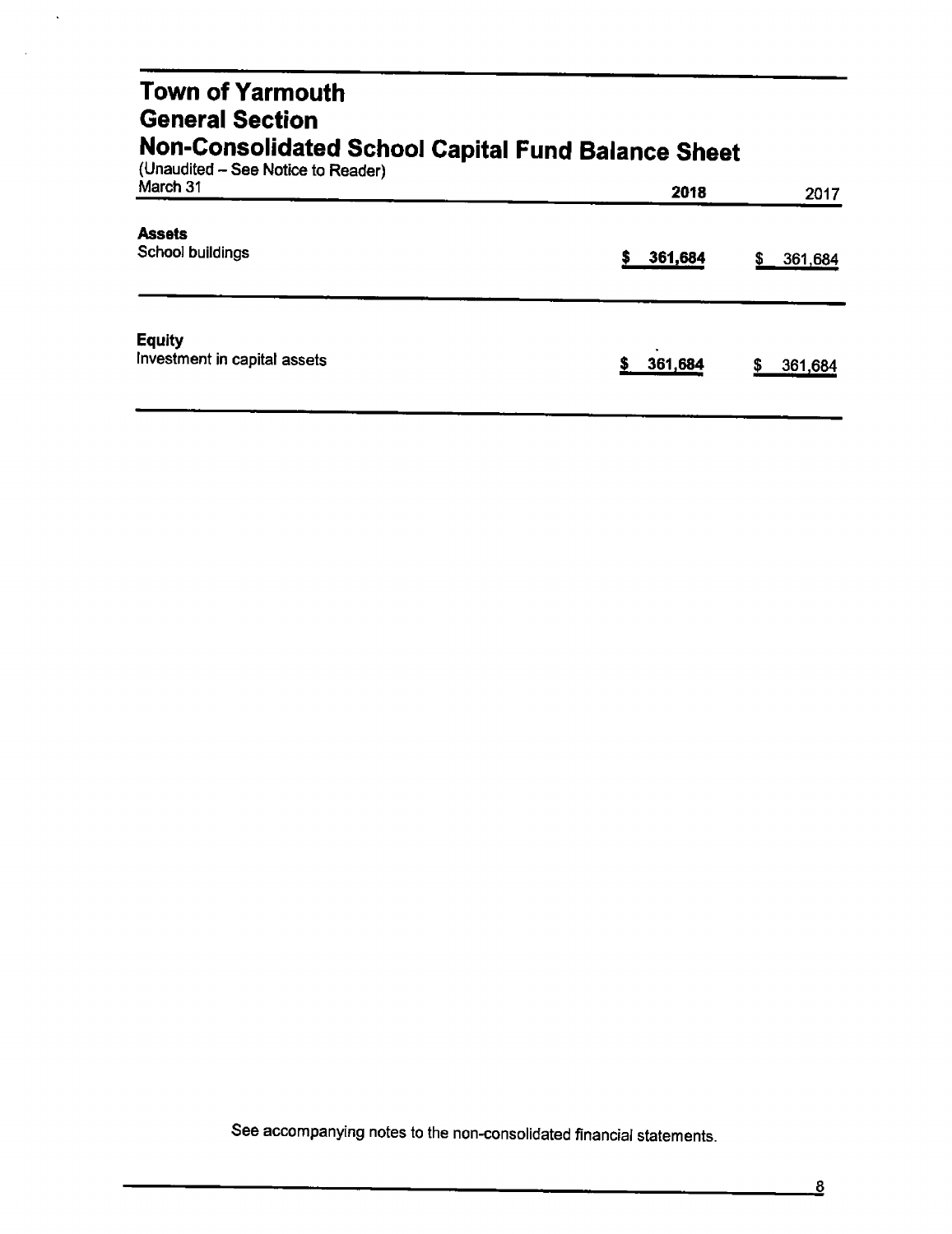(Unaudited – See Notice to Reader)

|             | Year Ended March 31                            |                      | 2018            | 2017              |
|-------------|------------------------------------------------|----------------------|-----------------|-------------------|
|             |                                                | <b>Budget</b>        | <b>Actual</b>   | <b>Actual</b>     |
| 1.<br>Taxes |                                                |                      |                 |                   |
|             | Assessable property                            |                      |                 |                   |
|             | <b>Residential</b><br>Commercial               | S.<br>4,536,328      | 4,515,935<br>S. | S.<br>4,500,405   |
|             | Based on taxable assessments                   |                      |                 |                   |
|             | Resource                                       | 5,632,786            | 5,607,506       | 5,584,816         |
|             | Forest and farm acreage                        | 160                  |                 | 160               |
|             | Taxable assessments                            | 10,979               | 9,773           | 10,371            |
|             | Area rates                                     |                      |                 |                   |
|             | Garbage collection<br>Sewer rates              | 500,000              | 502,560         | 497,580           |
|             |                                                | 1,530,000            | 1,589,580       | 1,282,266         |
|             |                                                | 12,210,253           | 12,225,353      | <u>11,875,598</u> |
|             | <b>Business property</b>                       |                      |                 |                   |
|             | Based on revenue (Aliant)                      | 60,000               | 50,396          | 57,287            |
|             | <b>Power Corporation</b>                       | 13,795               | 14,645          | 13,795            |
|             | <b>HST</b> rebate                              | 100,000              | 80,208          | 100,856           |
|             | Other taxes                                    | 173,795              | 145,249         | 171,938           |
|             | Deed transfer tax                              | 157,000              | 209,208         | <u>142,552</u>    |
|             |                                                | \$12,541,048         | \$12,579,810    | \$12,190,088      |
|             |                                                |                      |                 |                   |
| 2.          | Grants in lieu of taxes<br>Federal government  |                      |                 |                   |
|             | Provincial government                          | \$<br>202,920        | \$<br>179,095   | \$<br>197,053     |
|             | Property of supported institutions             | 857,000              | 826,436         |                   |
|             | Fire protection                                | 44,500               | 44,508          | 838,457<br>45,092 |
|             |                                                |                      |                 |                   |
|             |                                                | 1,104,420            | 1,050,039       | \$<br>1,080,602   |
| 3.          | Services provided to other governments         |                      |                 |                   |
|             | Other local governments<br>Protective services |                      |                 |                   |
|             | Environmental health services                  | \$<br>585,000        | \$<br>574,972   | \$<br>559,333     |
|             |                                                | 205,000              | 190,832         | 189,019           |
|             |                                                | 790,000<br><u>\$</u> | \$<br>765,804   | \$<br>748,352     |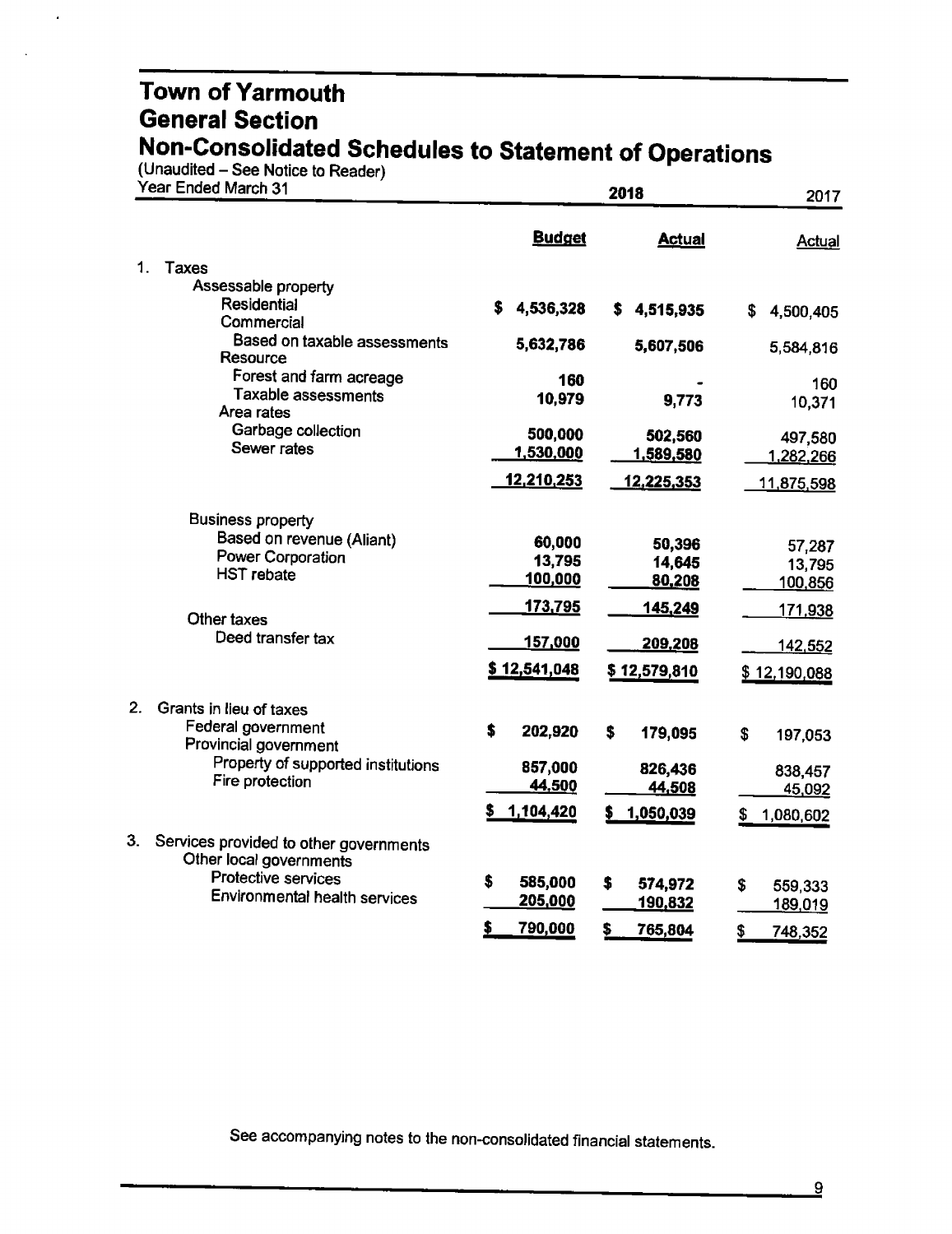(Unaudited - See Notice to Reader)

| <b>Budget</b><br><b>Actual</b><br>4.<br>Sales of services<br>General government services<br>\$<br>25,100<br>\$<br>28,318<br>\$<br><b>First Nation fire protection</b><br>11,000<br>10,484<br>s<br>36,100<br>\$<br>38,802<br>\$.<br>5.<br>Other revenue from own sources<br>Licenses and permits<br>\$<br>57,650<br>\$<br>33,789<br>\$<br>49,039<br><b>Fines</b><br>31,000<br>50,860<br>24,834<br><b>Property rentals</b><br>630,935<br>654.448<br>607,427<br>Vehicle rentals<br>191,268<br>191,268<br>191,268<br>Parking rentals<br>46,960<br>50,127<br>Parking fines<br>27,400<br>26,486<br>Return on investments<br>52,000<br>40,795<br>Penalties and interest on taxes<br>138,600<br>106,082<br>Organic tipping fees<br>600,000<br>626,802<br><b>Fire Department recoveries</b><br>29,000<br>27,596<br>Marketing Room Levy<br>92,500<br>101,734<br>Miscellaneous<br>118,150<br>97,185<br>Gain on sale of assets<br>30,149<br>Water utility dividend<br>100,000<br>100,000<br>Wind turbines<br>35,000<br>92,784<br>38,079<br>\$2,150,463<br>\$2,230,105<br>\$2,088,314<br>6.<br>Unconditional transfers from other governments<br>Provincial government<br>Farm Acreage Grant<br>$\mathbf{s}$<br>\$<br>219<br>\$<br>236<br><b>Equalization Grant</b><br>677,968<br>677,970<br>677,970<br><b>Foundation Grant</b><br>50,000<br>50,000<br>50,000<br>728,187<br>728,206<br>7.<br>Conditional transfers from federal/<br>provincial/local governments<br>Public Transit Assistance program<br>\$<br>\$<br>25,000<br>\$<br>50,000<br>Connect2 program<br>17,000<br>53,000<br>Regional training<br>28,000<br>45,310<br>Main Street program<br>12,500<br>Other<br>1,477<br>17,873<br>28,000<br>\$<br>s<br>43,477<br>S | Year Ended March 31 | 2018 | 2017          |
|------------------------------------------------------------------------------------------------------------------------------------------------------------------------------------------------------------------------------------------------------------------------------------------------------------------------------------------------------------------------------------------------------------------------------------------------------------------------------------------------------------------------------------------------------------------------------------------------------------------------------------------------------------------------------------------------------------------------------------------------------------------------------------------------------------------------------------------------------------------------------------------------------------------------------------------------------------------------------------------------------------------------------------------------------------------------------------------------------------------------------------------------------------------------------------------------------------------------------------------------------------------------------------------------------------------------------------------------------------------------------------------------------------------------------------------------------------------------------------------------------------------------------------------------------------------------------------------------------------------------------------------------------------------------------------------------------------------|---------------------|------|---------------|
|                                                                                                                                                                                                                                                                                                                                                                                                                                                                                                                                                                                                                                                                                                                                                                                                                                                                                                                                                                                                                                                                                                                                                                                                                                                                                                                                                                                                                                                                                                                                                                                                                                                                                                                  |                     |      | <b>Actual</b> |
|                                                                                                                                                                                                                                                                                                                                                                                                                                                                                                                                                                                                                                                                                                                                                                                                                                                                                                                                                                                                                                                                                                                                                                                                                                                                                                                                                                                                                                                                                                                                                                                                                                                                                                                  |                     |      |               |
|                                                                                                                                                                                                                                                                                                                                                                                                                                                                                                                                                                                                                                                                                                                                                                                                                                                                                                                                                                                                                                                                                                                                                                                                                                                                                                                                                                                                                                                                                                                                                                                                                                                                                                                  |                     |      | 20,283        |
|                                                                                                                                                                                                                                                                                                                                                                                                                                                                                                                                                                                                                                                                                                                                                                                                                                                                                                                                                                                                                                                                                                                                                                                                                                                                                                                                                                                                                                                                                                                                                                                                                                                                                                                  |                     |      | 10,339        |
|                                                                                                                                                                                                                                                                                                                                                                                                                                                                                                                                                                                                                                                                                                                                                                                                                                                                                                                                                                                                                                                                                                                                                                                                                                                                                                                                                                                                                                                                                                                                                                                                                                                                                                                  |                     |      | 30,622        |
|                                                                                                                                                                                                                                                                                                                                                                                                                                                                                                                                                                                                                                                                                                                                                                                                                                                                                                                                                                                                                                                                                                                                                                                                                                                                                                                                                                                                                                                                                                                                                                                                                                                                                                                  |                     |      |               |
|                                                                                                                                                                                                                                                                                                                                                                                                                                                                                                                                                                                                                                                                                                                                                                                                                                                                                                                                                                                                                                                                                                                                                                                                                                                                                                                                                                                                                                                                                                                                                                                                                                                                                                                  |                     |      |               |
|                                                                                                                                                                                                                                                                                                                                                                                                                                                                                                                                                                                                                                                                                                                                                                                                                                                                                                                                                                                                                                                                                                                                                                                                                                                                                                                                                                                                                                                                                                                                                                                                                                                                                                                  |                     |      |               |
|                                                                                                                                                                                                                                                                                                                                                                                                                                                                                                                                                                                                                                                                                                                                                                                                                                                                                                                                                                                                                                                                                                                                                                                                                                                                                                                                                                                                                                                                                                                                                                                                                                                                                                                  |                     |      |               |
|                                                                                                                                                                                                                                                                                                                                                                                                                                                                                                                                                                                                                                                                                                                                                                                                                                                                                                                                                                                                                                                                                                                                                                                                                                                                                                                                                                                                                                                                                                                                                                                                                                                                                                                  |                     |      |               |
|                                                                                                                                                                                                                                                                                                                                                                                                                                                                                                                                                                                                                                                                                                                                                                                                                                                                                                                                                                                                                                                                                                                                                                                                                                                                                                                                                                                                                                                                                                                                                                                                                                                                                                                  |                     |      | 48,634        |
|                                                                                                                                                                                                                                                                                                                                                                                                                                                                                                                                                                                                                                                                                                                                                                                                                                                                                                                                                                                                                                                                                                                                                                                                                                                                                                                                                                                                                                                                                                                                                                                                                                                                                                                  |                     |      | 28,203        |
|                                                                                                                                                                                                                                                                                                                                                                                                                                                                                                                                                                                                                                                                                                                                                                                                                                                                                                                                                                                                                                                                                                                                                                                                                                                                                                                                                                                                                                                                                                                                                                                                                                                                                                                  |                     |      | 50,443        |
|                                                                                                                                                                                                                                                                                                                                                                                                                                                                                                                                                                                                                                                                                                                                                                                                                                                                                                                                                                                                                                                                                                                                                                                                                                                                                                                                                                                                                                                                                                                                                                                                                                                                                                                  |                     |      | 121,368       |
|                                                                                                                                                                                                                                                                                                                                                                                                                                                                                                                                                                                                                                                                                                                                                                                                                                                                                                                                                                                                                                                                                                                                                                                                                                                                                                                                                                                                                                                                                                                                                                                                                                                                                                                  |                     |      | 593,809       |
|                                                                                                                                                                                                                                                                                                                                                                                                                                                                                                                                                                                                                                                                                                                                                                                                                                                                                                                                                                                                                                                                                                                                                                                                                                                                                                                                                                                                                                                                                                                                                                                                                                                                                                                  |                     |      | 28,500        |
|                                                                                                                                                                                                                                                                                                                                                                                                                                                                                                                                                                                                                                                                                                                                                                                                                                                                                                                                                                                                                                                                                                                                                                                                                                                                                                                                                                                                                                                                                                                                                                                                                                                                                                                  |                     |      | 99,648        |
|                                                                                                                                                                                                                                                                                                                                                                                                                                                                                                                                                                                                                                                                                                                                                                                                                                                                                                                                                                                                                                                                                                                                                                                                                                                                                                                                                                                                                                                                                                                                                                                                                                                                                                                  |                     |      | 107,062       |
|                                                                                                                                                                                                                                                                                                                                                                                                                                                                                                                                                                                                                                                                                                                                                                                                                                                                                                                                                                                                                                                                                                                                                                                                                                                                                                                                                                                                                                                                                                                                                                                                                                                                                                                  |                     |      |               |
|                                                                                                                                                                                                                                                                                                                                                                                                                                                                                                                                                                                                                                                                                                                                                                                                                                                                                                                                                                                                                                                                                                                                                                                                                                                                                                                                                                                                                                                                                                                                                                                                                                                                                                                  |                     |      | 100,000       |
|                                                                                                                                                                                                                                                                                                                                                                                                                                                                                                                                                                                                                                                                                                                                                                                                                                                                                                                                                                                                                                                                                                                                                                                                                                                                                                                                                                                                                                                                                                                                                                                                                                                                                                                  |                     |      |               |
|                                                                                                                                                                                                                                                                                                                                                                                                                                                                                                                                                                                                                                                                                                                                                                                                                                                                                                                                                                                                                                                                                                                                                                                                                                                                                                                                                                                                                                                                                                                                                                                                                                                                                                                  |                     |      |               |
|                                                                                                                                                                                                                                                                                                                                                                                                                                                                                                                                                                                                                                                                                                                                                                                                                                                                                                                                                                                                                                                                                                                                                                                                                                                                                                                                                                                                                                                                                                                                                                                                                                                                                                                  |                     |      |               |
|                                                                                                                                                                                                                                                                                                                                                                                                                                                                                                                                                                                                                                                                                                                                                                                                                                                                                                                                                                                                                                                                                                                                                                                                                                                                                                                                                                                                                                                                                                                                                                                                                                                                                                                  |                     |      |               |
|                                                                                                                                                                                                                                                                                                                                                                                                                                                                                                                                                                                                                                                                                                                                                                                                                                                                                                                                                                                                                                                                                                                                                                                                                                                                                                                                                                                                                                                                                                                                                                                                                                                                                                                  |                     |      | 221           |
|                                                                                                                                                                                                                                                                                                                                                                                                                                                                                                                                                                                                                                                                                                                                                                                                                                                                                                                                                                                                                                                                                                                                                                                                                                                                                                                                                                                                                                                                                                                                                                                                                                                                                                                  |                     |      |               |
|                                                                                                                                                                                                                                                                                                                                                                                                                                                                                                                                                                                                                                                                                                                                                                                                                                                                                                                                                                                                                                                                                                                                                                                                                                                                                                                                                                                                                                                                                                                                                                                                                                                                                                                  |                     |      |               |
|                                                                                                                                                                                                                                                                                                                                                                                                                                                                                                                                                                                                                                                                                                                                                                                                                                                                                                                                                                                                                                                                                                                                                                                                                                                                                                                                                                                                                                                                                                                                                                                                                                                                                                                  |                     |      | 728,191       |
|                                                                                                                                                                                                                                                                                                                                                                                                                                                                                                                                                                                                                                                                                                                                                                                                                                                                                                                                                                                                                                                                                                                                                                                                                                                                                                                                                                                                                                                                                                                                                                                                                                                                                                                  |                     |      |               |
|                                                                                                                                                                                                                                                                                                                                                                                                                                                                                                                                                                                                                                                                                                                                                                                                                                                                                                                                                                                                                                                                                                                                                                                                                                                                                                                                                                                                                                                                                                                                                                                                                                                                                                                  |                     |      |               |
|                                                                                                                                                                                                                                                                                                                                                                                                                                                                                                                                                                                                                                                                                                                                                                                                                                                                                                                                                                                                                                                                                                                                                                                                                                                                                                                                                                                                                                                                                                                                                                                                                                                                                                                  |                     |      |               |
|                                                                                                                                                                                                                                                                                                                                                                                                                                                                                                                                                                                                                                                                                                                                                                                                                                                                                                                                                                                                                                                                                                                                                                                                                                                                                                                                                                                                                                                                                                                                                                                                                                                                                                                  |                     |      |               |
|                                                                                                                                                                                                                                                                                                                                                                                                                                                                                                                                                                                                                                                                                                                                                                                                                                                                                                                                                                                                                                                                                                                                                                                                                                                                                                                                                                                                                                                                                                                                                                                                                                                                                                                  |                     |      |               |
|                                                                                                                                                                                                                                                                                                                                                                                                                                                                                                                                                                                                                                                                                                                                                                                                                                                                                                                                                                                                                                                                                                                                                                                                                                                                                                                                                                                                                                                                                                                                                                                                                                                                                                                  |                     |      |               |
|                                                                                                                                                                                                                                                                                                                                                                                                                                                                                                                                                                                                                                                                                                                                                                                                                                                                                                                                                                                                                                                                                                                                                                                                                                                                                                                                                                                                                                                                                                                                                                                                                                                                                                                  |                     |      |               |
|                                                                                                                                                                                                                                                                                                                                                                                                                                                                                                                                                                                                                                                                                                                                                                                                                                                                                                                                                                                                                                                                                                                                                                                                                                                                                                                                                                                                                                                                                                                                                                                                                                                                                                                  |                     |      | 178,683       |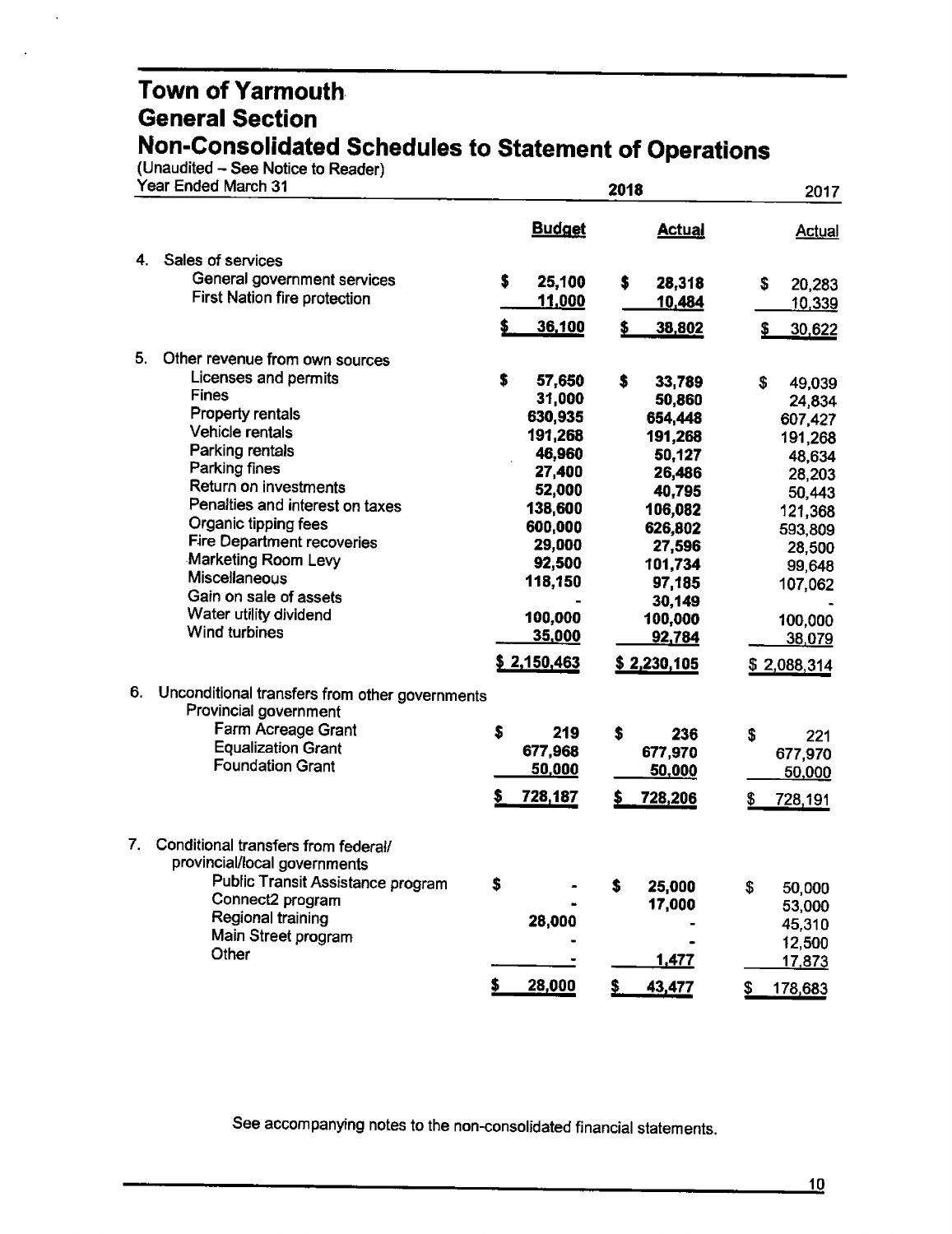(Unaudited - See Notice to Reader)

|    | Year Ended March 31                                                   |     |               | 2018 |                | 2017            |
|----|-----------------------------------------------------------------------|-----|---------------|------|----------------|-----------------|
|    |                                                                       |     | <b>Budget</b> |      | <b>Actual</b>  | Actual          |
| 8. | Other transfers                                                       |     |               |      |                |                 |
|    | Sick accrual                                                          | \$. | 134,664       | s    | 127,412        | \$<br>127,412   |
|    | Total revenue                                                         |     | \$17,512,882  |      | \$17,563,656   | \$17,172,264    |
| 9. | General government services<br>Legislative<br>Mayor                   |     |               |      |                |                 |
|    | Remuneration<br>Council                                               | \$  | 43,540        | S    | 43,660         | \$<br>43,260    |
|    | Remuneration                                                          |     | 141,700       |      | 141,721        | 127,281         |
|    | <b>Expenses</b>                                                       |     | 33,715        |      | 34,693         | 28,756          |
|    | Other                                                                 |     | 68,876        |      | 66,847         | 65,283          |
|    |                                                                       |     | 287,831       |      | 286,921        | 264,580         |
|    | General administrative                                                |     |               |      |                |                 |
|    | Administrative                                                        |     | 877,898       |      | 946,023        | 963,042         |
|    | Post employment benefits                                              |     | 14,800        |      |                |                 |
|    | Financial management<br>Taxation                                      |     | 39,000        |      | 37,910         | 36,931          |
|    | Reduced taxation - Sections 69 & 71                                   |     | 300,000       |      | 317,273        | 305,041         |
|    |                                                                       |     | 1,231,698     |      | 1,301,206      | 1,305,014       |
|    | Other general government services                                     |     |               |      |                |                 |
|    | Conventions and delegations<br>General accident and damage claims and |     | 4,850         |      | 6,493          | 5,554           |
|    | public liability insurance                                            |     | 28,008        |      | 27,649         | 27,181          |
|    | Grants to organizations                                               |     | 70,000        |      | 79,107         | 68,938          |
|    | Other                                                                 |     | <u>16,000</u> |      | <u>12,121</u>  | 13,572          |
|    |                                                                       |     | 118,858       |      | <u>125,370</u> | 115,245         |
|    |                                                                       |     | 1,638,387     | s    | 1,713,497      | \$<br>1,684,839 |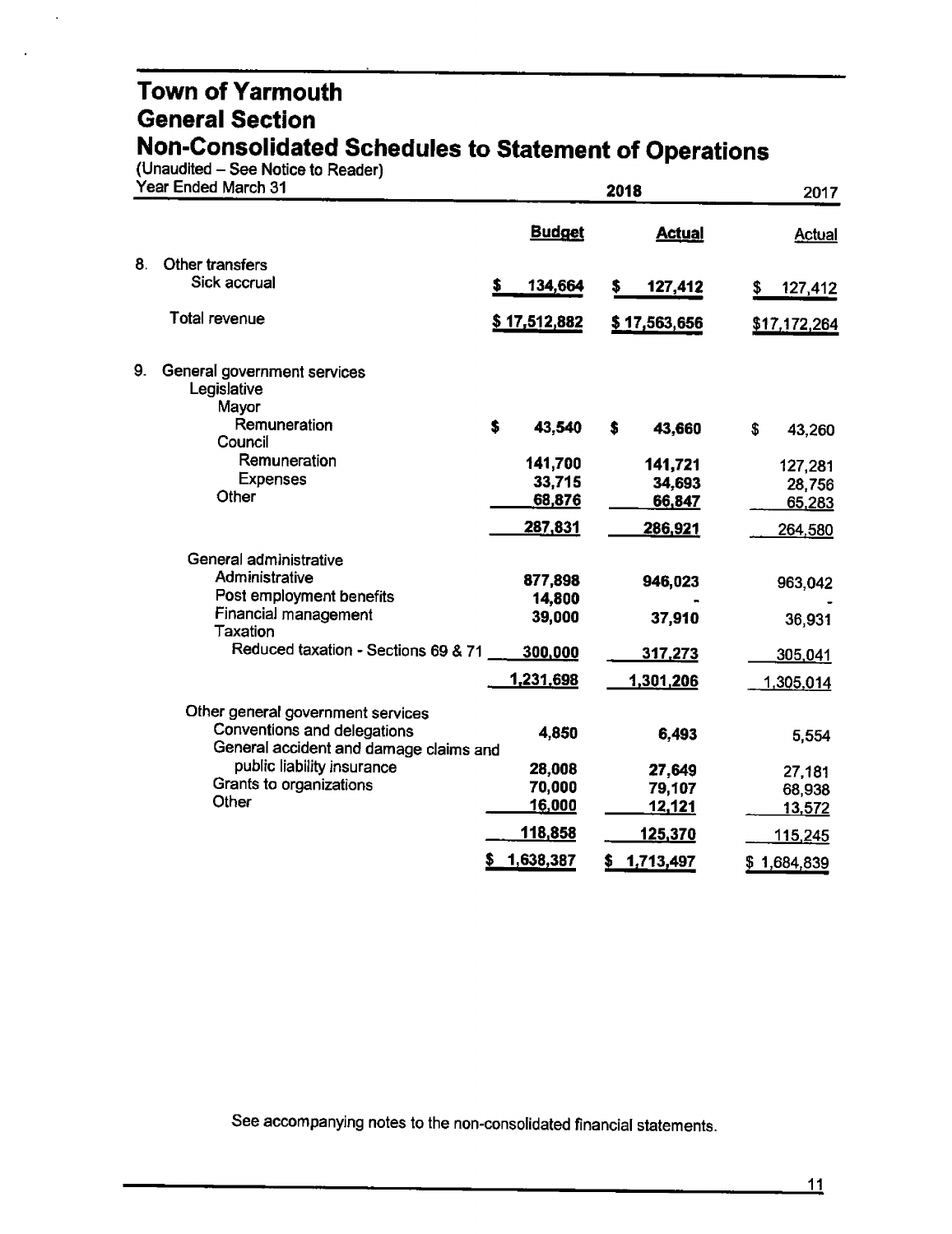(Unaudited - See Notice to Reader)

| Year Ended March 31               |                      | 2018               |                   |  |
|-----------------------------------|----------------------|--------------------|-------------------|--|
|                                   | <b>Budget</b>        | <b>Actual</b>      | Actual            |  |
| 10. Protective services           |                      |                    |                   |  |
| Police protection                 |                      |                    |                   |  |
| Administration                    | s<br>187,942         | S<br>188,820       | \$<br>189,141     |  |
| <b>RCMP</b> contract              | 1,920,000            | 2,116,270          | 1,916,839         |  |
| <b>RCMP Telecom Service</b>       | 165,000              | 179,273            | 173,104           |  |
| Police station and buildings      | 66,240               | 65,459             | 72,399            |  |
| Law enforcement                   | 2,339,182            | 2,549,822          | 2,351,483         |  |
| Administration                    |                      |                    |                   |  |
|                                   | 44,257               | 37,849             | 38,041            |  |
| Fire protection<br>Administration |                      |                    |                   |  |
| Fire fighting force               | 155,262              | 156,810            | 154,581           |  |
| Water supply and hydrants         | 1,181,653<br>410,096 | 1,190,850          | 1,184,175         |  |
| Fire station and buildings        | 237,436              | 417,893            | 169,026           |  |
| Firefighting equipment            | 301,688              | 235,334<br>285,108 | 226,493           |  |
| Other                             | 75,500               | 68,463             | 321,937<br>74,478 |  |
|                                   |                      |                    |                   |  |
| Other                             | 2,361,635            | 2,354,458          | 2,130,690         |  |
| <b>Building inspector</b>         | 104,342              | 103,449            | 144,564           |  |
| Animal and pest control           | 30,400               | 30,747             | 27,681            |  |
| <b>Emergency Measures</b>         | 27,000               | <u>15,787</u>      | 25,760            |  |
|                                   | 161,742              | 149,983            | 198,005           |  |
|                                   | \$4,906,816          | \$5,092,112        | \$4.718,219       |  |
| 11. Transportation services       |                      |                    |                   |  |
| Common services                   | S<br>930,935         | S<br>802,981       | \$<br>868,628     |  |
| Road transport                    |                      |                    |                   |  |
| General equipment                 | 241,340              | 195,073            | 229,949           |  |
| Workshops and buildings           | 83,580               | 78,448             | 87,782            |  |
| Roads and streets                 | 444,000              | 409,789            | 419,511           |  |
| <b>Street lighting</b>            | 48,000               | 44,986             | 47,111            |  |
| Parking                           | 53,572               | 84,073             | 52,551            |  |
| <b>Traffic services</b>           | 92,520               | 74,181             | 86,991            |  |
| Public transit                    | 147,500              | 168,676            | 135,833           |  |
| Other transportation costs        |                      |                    | (74, 269)         |  |
|                                   | \$2,041,447          | \$1,858,207        | \$1,854,087       |  |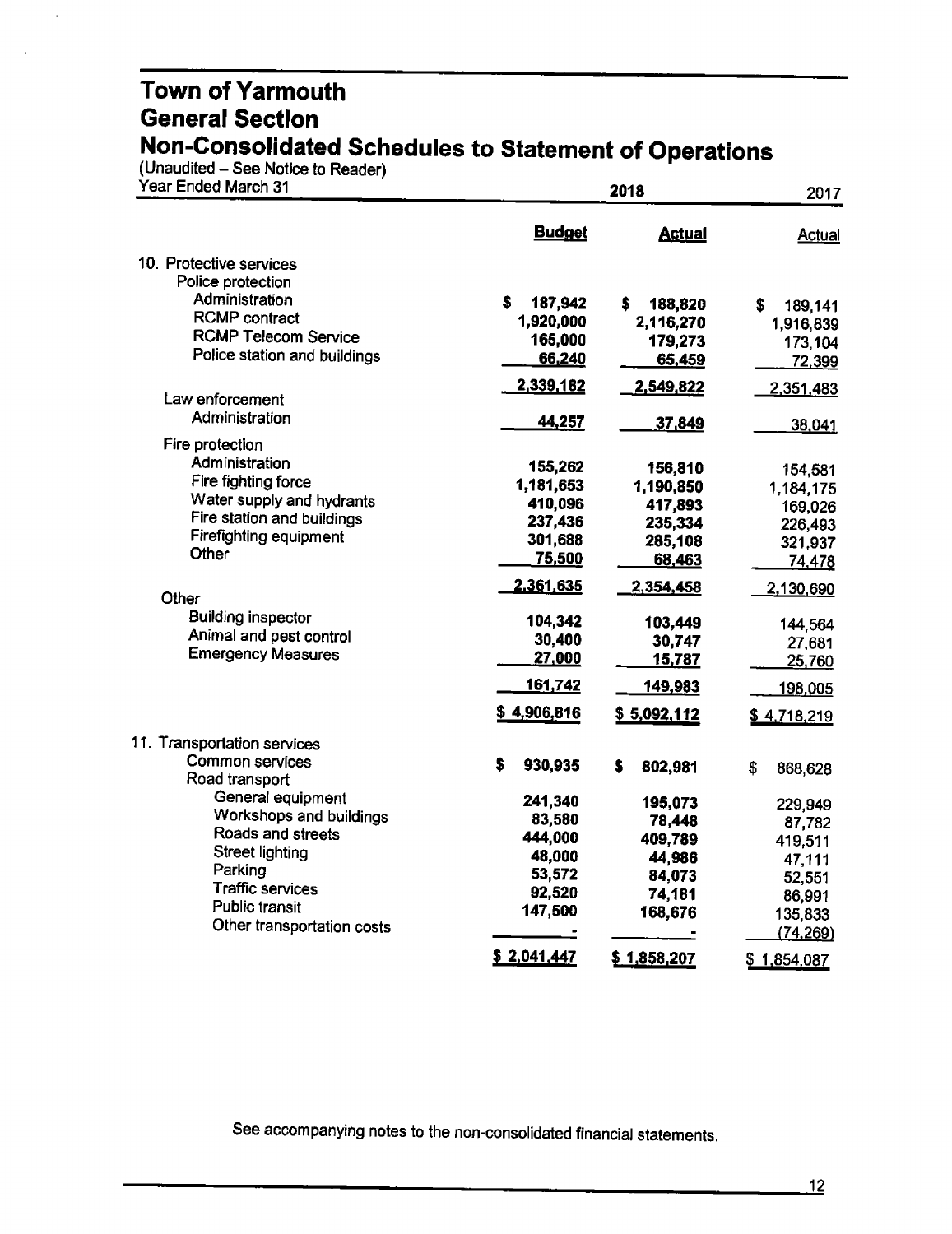(Unaudited - See Notice to Reader)

 $\overline{\phantom{a}}$ 

| <b>Budget</b><br><b>Actual</b><br><b>Actual</b><br>12. Environmental health services<br>Sewage collection and disposal<br>\$1,168,542<br>\$1,053,221<br>\$1,148,835<br>Landfill operations<br>501,780<br>548,287<br>491,136<br>Solid waste reduction<br>35,132<br>33,163<br>29,033<br>Landfill closure<br>27,000<br>30,625<br>28,316<br><b>Compost facility operations</b><br>611,298<br>635,814<br>595,935<br>\$2,343,752<br>\$2,301,110<br>\$2,293,255<br>13. Environmental development services<br>Planning and zoning<br>\$<br>305,792<br>\$<br>305,446<br>\$<br>299,647<br>Waterfront Development Corporation Limited<br>62,000<br>62,000<br>72,000<br>Heritage inventory project / 250 <sup>th</sup> Anniversary<br>26,520<br>10,280<br>15,155<br>Development Authority Marketing Levy<br>122,500<br>114,190<br>120,499<br>Physician search<br>10,000<br>5,230<br>778<br>Yarmouth Area Industrial Commission<br>1,054,085<br>1,226,351<br>128,595<br>Main Street Development<br>105,000<br>91,664<br>117,374<br>Tourism Association grant<br>66,250<br>75,625<br>70,417<br>Mariners Centre Management Board<br>200,000<br>127,169<br>159,854<br><b>GIS Technology project</b><br>38,878<br>35,272<br>31,408<br>Yarmouth International Airport Corporation<br>220,000<br>269,171<br>252,530<br>Medical clinics<br>51,740<br>38,520<br>37,065<br>Community events<br>15,000<br>14,217<br>6,134<br>Ferry service<br>150,000<br>208,349<br>225,102<br>Development studies and promotions<br>65,000<br>74,167<br>1,474<br>High school maintenance<br>107,500<br>156,607<br>112,523<br>Economic development<br>244,980<br>225,650<br>201,778<br>\$2,845,245<br>\$3,039,908<br>\$1,852,333<br>14. Recreation and cultural services<br><b>Recreation facilities</b><br>Parks and playgrounds<br>300,981<br>Б<br>S<br>334,784<br>S<br>295,667<br>Cultural buildings and facilities<br>Sweeney's Museum<br>36,869<br>38,360<br>35,875<br>Town property maintenance<br>25,000<br>25,000<br>25,000<br>Recreation contract<br>286,000<br>286,000<br>306,909<br>Waterfront maintenance<br>164,516<br>158,340<br>158,284<br>Other recreational and cultural services<br>Programs<br>7,704<br>8,210<br>8,295<br><b>YMCA</b><br>55,000<br>55,000<br>53,719<br>Tree program<br>17,000<br><u> 19,159</u><br>12,628<br>893,070<br>924,853<br>5<br>S.<br>\$<br>896,377 | Year Ended March 31 | 2018 |  |  |
|---------------------------------------------------------------------------------------------------------------------------------------------------------------------------------------------------------------------------------------------------------------------------------------------------------------------------------------------------------------------------------------------------------------------------------------------------------------------------------------------------------------------------------------------------------------------------------------------------------------------------------------------------------------------------------------------------------------------------------------------------------------------------------------------------------------------------------------------------------------------------------------------------------------------------------------------------------------------------------------------------------------------------------------------------------------------------------------------------------------------------------------------------------------------------------------------------------------------------------------------------------------------------------------------------------------------------------------------------------------------------------------------------------------------------------------------------------------------------------------------------------------------------------------------------------------------------------------------------------------------------------------------------------------------------------------------------------------------------------------------------------------------------------------------------------------------------------------------------------------------------------------------------------------------------------------------------------------------------------------------------------------------------------------------------------------------------------------------------------------------------------------------------------------------------------------------------------------------------------------------------------------------------------------------------------------------------------------------------------|---------------------|------|--|--|
|                                                                                                                                                                                                                                                                                                                                                                                                                                                                                                                                                                                                                                                                                                                                                                                                                                                                                                                                                                                                                                                                                                                                                                                                                                                                                                                                                                                                                                                                                                                                                                                                                                                                                                                                                                                                                                                                                                                                                                                                                                                                                                                                                                                                                                                                                                                                                         |                     |      |  |  |
|                                                                                                                                                                                                                                                                                                                                                                                                                                                                                                                                                                                                                                                                                                                                                                                                                                                                                                                                                                                                                                                                                                                                                                                                                                                                                                                                                                                                                                                                                                                                                                                                                                                                                                                                                                                                                                                                                                                                                                                                                                                                                                                                                                                                                                                                                                                                                         |                     |      |  |  |
|                                                                                                                                                                                                                                                                                                                                                                                                                                                                                                                                                                                                                                                                                                                                                                                                                                                                                                                                                                                                                                                                                                                                                                                                                                                                                                                                                                                                                                                                                                                                                                                                                                                                                                                                                                                                                                                                                                                                                                                                                                                                                                                                                                                                                                                                                                                                                         |                     |      |  |  |
|                                                                                                                                                                                                                                                                                                                                                                                                                                                                                                                                                                                                                                                                                                                                                                                                                                                                                                                                                                                                                                                                                                                                                                                                                                                                                                                                                                                                                                                                                                                                                                                                                                                                                                                                                                                                                                                                                                                                                                                                                                                                                                                                                                                                                                                                                                                                                         |                     |      |  |  |
|                                                                                                                                                                                                                                                                                                                                                                                                                                                                                                                                                                                                                                                                                                                                                                                                                                                                                                                                                                                                                                                                                                                                                                                                                                                                                                                                                                                                                                                                                                                                                                                                                                                                                                                                                                                                                                                                                                                                                                                                                                                                                                                                                                                                                                                                                                                                                         |                     |      |  |  |
|                                                                                                                                                                                                                                                                                                                                                                                                                                                                                                                                                                                                                                                                                                                                                                                                                                                                                                                                                                                                                                                                                                                                                                                                                                                                                                                                                                                                                                                                                                                                                                                                                                                                                                                                                                                                                                                                                                                                                                                                                                                                                                                                                                                                                                                                                                                                                         |                     |      |  |  |
|                                                                                                                                                                                                                                                                                                                                                                                                                                                                                                                                                                                                                                                                                                                                                                                                                                                                                                                                                                                                                                                                                                                                                                                                                                                                                                                                                                                                                                                                                                                                                                                                                                                                                                                                                                                                                                                                                                                                                                                                                                                                                                                                                                                                                                                                                                                                                         |                     |      |  |  |
|                                                                                                                                                                                                                                                                                                                                                                                                                                                                                                                                                                                                                                                                                                                                                                                                                                                                                                                                                                                                                                                                                                                                                                                                                                                                                                                                                                                                                                                                                                                                                                                                                                                                                                                                                                                                                                                                                                                                                                                                                                                                                                                                                                                                                                                                                                                                                         |                     |      |  |  |
|                                                                                                                                                                                                                                                                                                                                                                                                                                                                                                                                                                                                                                                                                                                                                                                                                                                                                                                                                                                                                                                                                                                                                                                                                                                                                                                                                                                                                                                                                                                                                                                                                                                                                                                                                                                                                                                                                                                                                                                                                                                                                                                                                                                                                                                                                                                                                         |                     |      |  |  |
|                                                                                                                                                                                                                                                                                                                                                                                                                                                                                                                                                                                                                                                                                                                                                                                                                                                                                                                                                                                                                                                                                                                                                                                                                                                                                                                                                                                                                                                                                                                                                                                                                                                                                                                                                                                                                                                                                                                                                                                                                                                                                                                                                                                                                                                                                                                                                         |                     |      |  |  |
|                                                                                                                                                                                                                                                                                                                                                                                                                                                                                                                                                                                                                                                                                                                                                                                                                                                                                                                                                                                                                                                                                                                                                                                                                                                                                                                                                                                                                                                                                                                                                                                                                                                                                                                                                                                                                                                                                                                                                                                                                                                                                                                                                                                                                                                                                                                                                         |                     |      |  |  |
|                                                                                                                                                                                                                                                                                                                                                                                                                                                                                                                                                                                                                                                                                                                                                                                                                                                                                                                                                                                                                                                                                                                                                                                                                                                                                                                                                                                                                                                                                                                                                                                                                                                                                                                                                                                                                                                                                                                                                                                                                                                                                                                                                                                                                                                                                                                                                         |                     |      |  |  |
|                                                                                                                                                                                                                                                                                                                                                                                                                                                                                                                                                                                                                                                                                                                                                                                                                                                                                                                                                                                                                                                                                                                                                                                                                                                                                                                                                                                                                                                                                                                                                                                                                                                                                                                                                                                                                                                                                                                                                                                                                                                                                                                                                                                                                                                                                                                                                         |                     |      |  |  |
|                                                                                                                                                                                                                                                                                                                                                                                                                                                                                                                                                                                                                                                                                                                                                                                                                                                                                                                                                                                                                                                                                                                                                                                                                                                                                                                                                                                                                                                                                                                                                                                                                                                                                                                                                                                                                                                                                                                                                                                                                                                                                                                                                                                                                                                                                                                                                         |                     |      |  |  |
|                                                                                                                                                                                                                                                                                                                                                                                                                                                                                                                                                                                                                                                                                                                                                                                                                                                                                                                                                                                                                                                                                                                                                                                                                                                                                                                                                                                                                                                                                                                                                                                                                                                                                                                                                                                                                                                                                                                                                                                                                                                                                                                                                                                                                                                                                                                                                         |                     |      |  |  |
|                                                                                                                                                                                                                                                                                                                                                                                                                                                                                                                                                                                                                                                                                                                                                                                                                                                                                                                                                                                                                                                                                                                                                                                                                                                                                                                                                                                                                                                                                                                                                                                                                                                                                                                                                                                                                                                                                                                                                                                                                                                                                                                                                                                                                                                                                                                                                         |                     |      |  |  |
|                                                                                                                                                                                                                                                                                                                                                                                                                                                                                                                                                                                                                                                                                                                                                                                                                                                                                                                                                                                                                                                                                                                                                                                                                                                                                                                                                                                                                                                                                                                                                                                                                                                                                                                                                                                                                                                                                                                                                                                                                                                                                                                                                                                                                                                                                                                                                         |                     |      |  |  |
|                                                                                                                                                                                                                                                                                                                                                                                                                                                                                                                                                                                                                                                                                                                                                                                                                                                                                                                                                                                                                                                                                                                                                                                                                                                                                                                                                                                                                                                                                                                                                                                                                                                                                                                                                                                                                                                                                                                                                                                                                                                                                                                                                                                                                                                                                                                                                         |                     |      |  |  |
|                                                                                                                                                                                                                                                                                                                                                                                                                                                                                                                                                                                                                                                                                                                                                                                                                                                                                                                                                                                                                                                                                                                                                                                                                                                                                                                                                                                                                                                                                                                                                                                                                                                                                                                                                                                                                                                                                                                                                                                                                                                                                                                                                                                                                                                                                                                                                         |                     |      |  |  |
|                                                                                                                                                                                                                                                                                                                                                                                                                                                                                                                                                                                                                                                                                                                                                                                                                                                                                                                                                                                                                                                                                                                                                                                                                                                                                                                                                                                                                                                                                                                                                                                                                                                                                                                                                                                                                                                                                                                                                                                                                                                                                                                                                                                                                                                                                                                                                         |                     |      |  |  |
|                                                                                                                                                                                                                                                                                                                                                                                                                                                                                                                                                                                                                                                                                                                                                                                                                                                                                                                                                                                                                                                                                                                                                                                                                                                                                                                                                                                                                                                                                                                                                                                                                                                                                                                                                                                                                                                                                                                                                                                                                                                                                                                                                                                                                                                                                                                                                         |                     |      |  |  |
|                                                                                                                                                                                                                                                                                                                                                                                                                                                                                                                                                                                                                                                                                                                                                                                                                                                                                                                                                                                                                                                                                                                                                                                                                                                                                                                                                                                                                                                                                                                                                                                                                                                                                                                                                                                                                                                                                                                                                                                                                                                                                                                                                                                                                                                                                                                                                         |                     |      |  |  |
|                                                                                                                                                                                                                                                                                                                                                                                                                                                                                                                                                                                                                                                                                                                                                                                                                                                                                                                                                                                                                                                                                                                                                                                                                                                                                                                                                                                                                                                                                                                                                                                                                                                                                                                                                                                                                                                                                                                                                                                                                                                                                                                                                                                                                                                                                                                                                         |                     |      |  |  |
|                                                                                                                                                                                                                                                                                                                                                                                                                                                                                                                                                                                                                                                                                                                                                                                                                                                                                                                                                                                                                                                                                                                                                                                                                                                                                                                                                                                                                                                                                                                                                                                                                                                                                                                                                                                                                                                                                                                                                                                                                                                                                                                                                                                                                                                                                                                                                         |                     |      |  |  |
|                                                                                                                                                                                                                                                                                                                                                                                                                                                                                                                                                                                                                                                                                                                                                                                                                                                                                                                                                                                                                                                                                                                                                                                                                                                                                                                                                                                                                                                                                                                                                                                                                                                                                                                                                                                                                                                                                                                                                                                                                                                                                                                                                                                                                                                                                                                                                         |                     |      |  |  |
|                                                                                                                                                                                                                                                                                                                                                                                                                                                                                                                                                                                                                                                                                                                                                                                                                                                                                                                                                                                                                                                                                                                                                                                                                                                                                                                                                                                                                                                                                                                                                                                                                                                                                                                                                                                                                                                                                                                                                                                                                                                                                                                                                                                                                                                                                                                                                         |                     |      |  |  |
|                                                                                                                                                                                                                                                                                                                                                                                                                                                                                                                                                                                                                                                                                                                                                                                                                                                                                                                                                                                                                                                                                                                                                                                                                                                                                                                                                                                                                                                                                                                                                                                                                                                                                                                                                                                                                                                                                                                                                                                                                                                                                                                                                                                                                                                                                                                                                         |                     |      |  |  |
|                                                                                                                                                                                                                                                                                                                                                                                                                                                                                                                                                                                                                                                                                                                                                                                                                                                                                                                                                                                                                                                                                                                                                                                                                                                                                                                                                                                                                                                                                                                                                                                                                                                                                                                                                                                                                                                                                                                                                                                                                                                                                                                                                                                                                                                                                                                                                         |                     |      |  |  |
|                                                                                                                                                                                                                                                                                                                                                                                                                                                                                                                                                                                                                                                                                                                                                                                                                                                                                                                                                                                                                                                                                                                                                                                                                                                                                                                                                                                                                                                                                                                                                                                                                                                                                                                                                                                                                                                                                                                                                                                                                                                                                                                                                                                                                                                                                                                                                         |                     |      |  |  |
|                                                                                                                                                                                                                                                                                                                                                                                                                                                                                                                                                                                                                                                                                                                                                                                                                                                                                                                                                                                                                                                                                                                                                                                                                                                                                                                                                                                                                                                                                                                                                                                                                                                                                                                                                                                                                                                                                                                                                                                                                                                                                                                                                                                                                                                                                                                                                         |                     |      |  |  |
|                                                                                                                                                                                                                                                                                                                                                                                                                                                                                                                                                                                                                                                                                                                                                                                                                                                                                                                                                                                                                                                                                                                                                                                                                                                                                                                                                                                                                                                                                                                                                                                                                                                                                                                                                                                                                                                                                                                                                                                                                                                                                                                                                                                                                                                                                                                                                         |                     |      |  |  |
|                                                                                                                                                                                                                                                                                                                                                                                                                                                                                                                                                                                                                                                                                                                                                                                                                                                                                                                                                                                                                                                                                                                                                                                                                                                                                                                                                                                                                                                                                                                                                                                                                                                                                                                                                                                                                                                                                                                                                                                                                                                                                                                                                                                                                                                                                                                                                         |                     |      |  |  |
|                                                                                                                                                                                                                                                                                                                                                                                                                                                                                                                                                                                                                                                                                                                                                                                                                                                                                                                                                                                                                                                                                                                                                                                                                                                                                                                                                                                                                                                                                                                                                                                                                                                                                                                                                                                                                                                                                                                                                                                                                                                                                                                                                                                                                                                                                                                                                         |                     |      |  |  |
|                                                                                                                                                                                                                                                                                                                                                                                                                                                                                                                                                                                                                                                                                                                                                                                                                                                                                                                                                                                                                                                                                                                                                                                                                                                                                                                                                                                                                                                                                                                                                                                                                                                                                                                                                                                                                                                                                                                                                                                                                                                                                                                                                                                                                                                                                                                                                         |                     |      |  |  |
|                                                                                                                                                                                                                                                                                                                                                                                                                                                                                                                                                                                                                                                                                                                                                                                                                                                                                                                                                                                                                                                                                                                                                                                                                                                                                                                                                                                                                                                                                                                                                                                                                                                                                                                                                                                                                                                                                                                                                                                                                                                                                                                                                                                                                                                                                                                                                         |                     |      |  |  |
|                                                                                                                                                                                                                                                                                                                                                                                                                                                                                                                                                                                                                                                                                                                                                                                                                                                                                                                                                                                                                                                                                                                                                                                                                                                                                                                                                                                                                                                                                                                                                                                                                                                                                                                                                                                                                                                                                                                                                                                                                                                                                                                                                                                                                                                                                                                                                         |                     |      |  |  |
|                                                                                                                                                                                                                                                                                                                                                                                                                                                                                                                                                                                                                                                                                                                                                                                                                                                                                                                                                                                                                                                                                                                                                                                                                                                                                                                                                                                                                                                                                                                                                                                                                                                                                                                                                                                                                                                                                                                                                                                                                                                                                                                                                                                                                                                                                                                                                         |                     |      |  |  |
|                                                                                                                                                                                                                                                                                                                                                                                                                                                                                                                                                                                                                                                                                                                                                                                                                                                                                                                                                                                                                                                                                                                                                                                                                                                                                                                                                                                                                                                                                                                                                                                                                                                                                                                                                                                                                                                                                                                                                                                                                                                                                                                                                                                                                                                                                                                                                         |                     |      |  |  |
|                                                                                                                                                                                                                                                                                                                                                                                                                                                                                                                                                                                                                                                                                                                                                                                                                                                                                                                                                                                                                                                                                                                                                                                                                                                                                                                                                                                                                                                                                                                                                                                                                                                                                                                                                                                                                                                                                                                                                                                                                                                                                                                                                                                                                                                                                                                                                         |                     |      |  |  |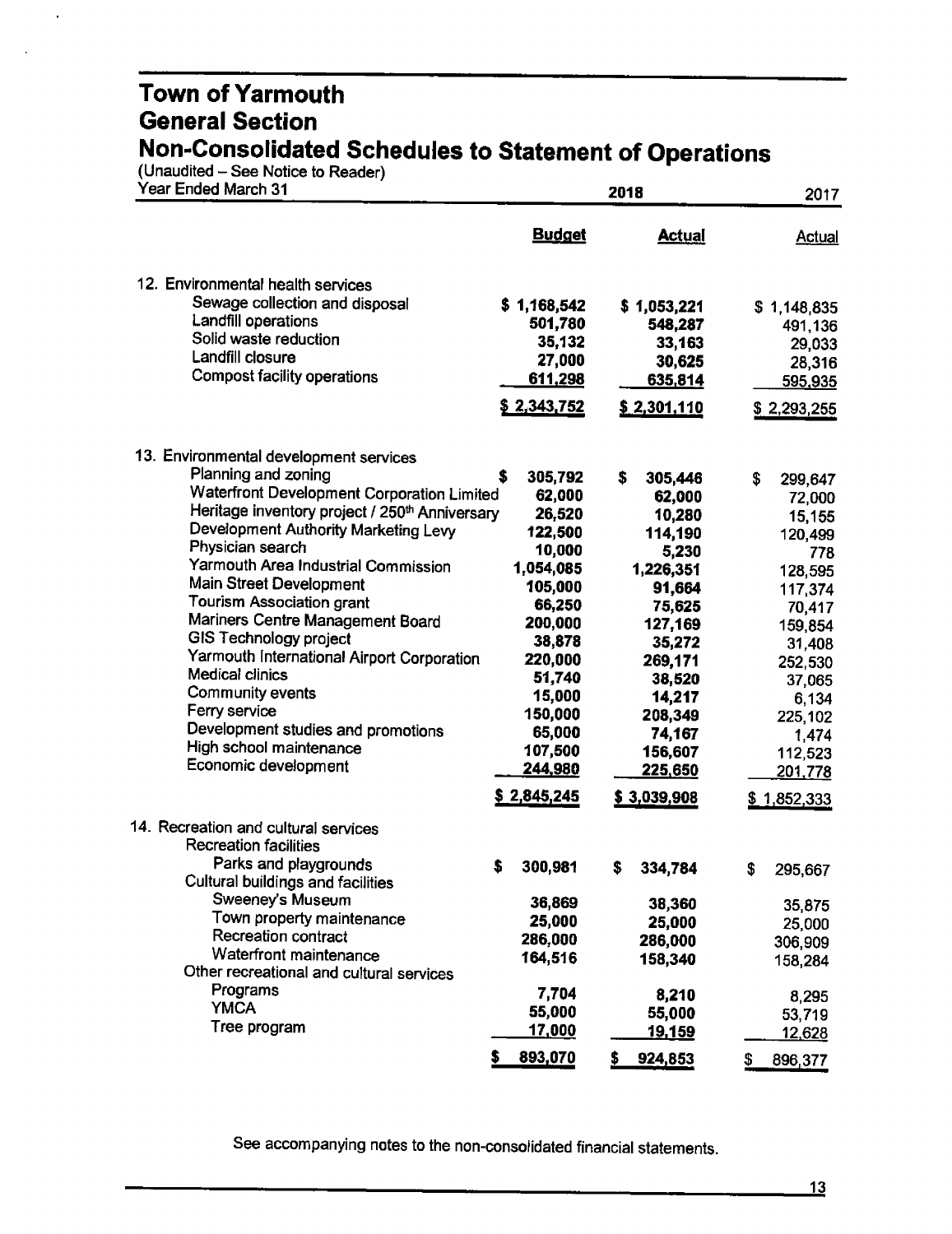(Unaudited - See Notice to Reader)

 $\ddot{\phantom{a}}$ 

| Year Ended March 31                                        |               | 2017            |                |
|------------------------------------------------------------|---------------|-----------------|----------------|
|                                                            | <b>Budget</b> | <b>Actual</b>   | <b>Actual</b>  |
| 15. Fiscal services                                        |               |                 |                |
| Debt charges                                               |               |                 |                |
| Interest on long-term debt                                 | \$<br>64,389  | \$<br>60,168    | \$<br>75,738   |
| Principal installments on                                  |               |                 |                |
| long-term debt                                             | 266,667       | 266,667         | 266,667        |
| Valuation and allowances                                   |               |                 |                |
| Loss on disposal of assets                                 |               |                 | 2,702          |
| Uncollectible taxes                                        | 27,500        | 89,588          | 94,077         |
| Other uncollectible amounts                                |               | 3,502           |                |
| Other funds                                                |               |                 |                |
| <b>Capital Fund</b>                                        | 690,500       | 690,500         | 1,630,554      |
| Conditional transfers to other governments                 |               |                 |                |
| and agencies                                               |               |                 |                |
| Regional library                                           | 44,619        | 44,478          | 44,478         |
| Tri-County Regional School Board                           | 1,288,000     | 1,277,109       | 1,298,979      |
| Municipality of the District of                            |               |                 |                |
| Argyle - ferry terminal<br>Municipality of the District of |               | (53,029)        | 5,911          |
| Yarmouth - ferry terminal                                  |               |                 |                |
| <b>Public Housing</b>                                      | 201,047       | 44,745          | 11,823         |
| Correctional appropriation                                 | 88,712        | 225,313         | 233,620        |
| Assessment services                                        | 85,208        | 87,614          | 88,712         |
|                                                            |               | <u>85,208</u>   | 86,577         |
|                                                            | 2,756,642     | 2,821,863<br>s. | 3,839,838<br>S |
| Total expenditures                                         | \$17,425,359  | \$17,751,550    | \$17,138,948   |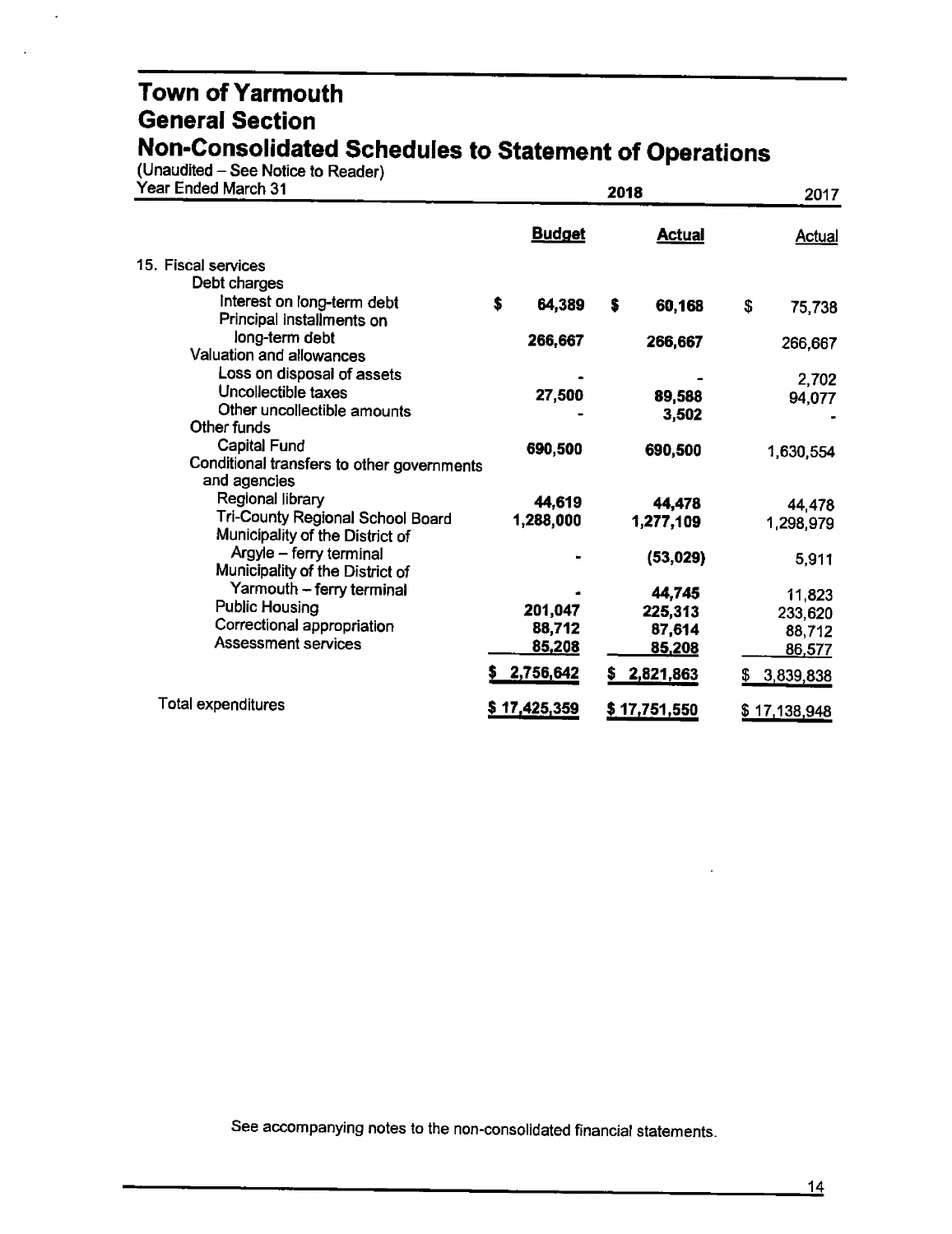#### **Town of Yarmouth Water Utility Non-Consolidated Statement of Operations**

(Unaudited -- See Notice to Reader)

| Year Ended March 31 |  |  |  |
|---------------------|--|--|--|

| Year Ended March 31                                             |               | 2017          |               |
|-----------------------------------------------------------------|---------------|---------------|---------------|
|                                                                 | <b>Budget</b> | <b>Actual</b> | <b>Actual</b> |
| Operating revenues                                              |               |               |               |
| Domestic, commercial and industrial water                       | \$2,119,252   | \$2,226,714   | \$2,273,246   |
| Public fire protection                                          | 508,502       | 512,511       | 216,538       |
| Other                                                           | <u>16,000</u> | 20,084        | 20,415        |
|                                                                 | 2,643,754     | 2,759,309     | 2,510,199     |
| <b>Operating expenditures</b>                                   |               |               |               |
| Source of supply (Page 19)                                      | 96,895        | 159,057       | 285,905       |
| Power and pumping (Page 19)                                     | 283,746       | 244,607       | 249,952       |
| Water treatment (Page 19)                                       | 582,900       | 675,058       | 592,094       |
| Transmission and distribution (Page 19)                         | 460,235       | 303,250       | 203,897       |
| Administrative and general (Page 20)<br>Amortization            | 460,401       | 465,536       | 462,948       |
| Taxes                                                           | 358,197       | 323,070       | 307,409       |
|                                                                 | 83,485        | 75,330        | 78,804        |
|                                                                 | 2,325,859     | 2,245,908     | 2,181,009     |
| <b>Operating profit</b>                                         | 317,895       | 513,401       | 329,190       |
| Non-operating expenditures (revenues)<br>Debt charges           |               |               |               |
| Principal                                                       | 134,514       | 120,000       | 120,000       |
| Interest                                                        | 39,131        | 6,069         | 13,591        |
| Dividend to Operating Fund<br>Capital expenditures, transfer to | 100,000       | 100,000       | 100,000       |
| <b>Water Utility Capital Fund</b>                               | 45,000        | 245,000       |               |
| Other interest                                                  | (750)         | (3,011)       | (2,891)       |
|                                                                 | 317,895       | 468,058       | 230,700       |
| Annual surplus                                                  |               | 45,343        | 98,490        |
| Accumulated surplus, beginning of year                          |               | 829,976       | 731,486       |
| Accumulated surplus, end of year                                |               | 875,319       | 829,976       |
|                                                                 |               |               |               |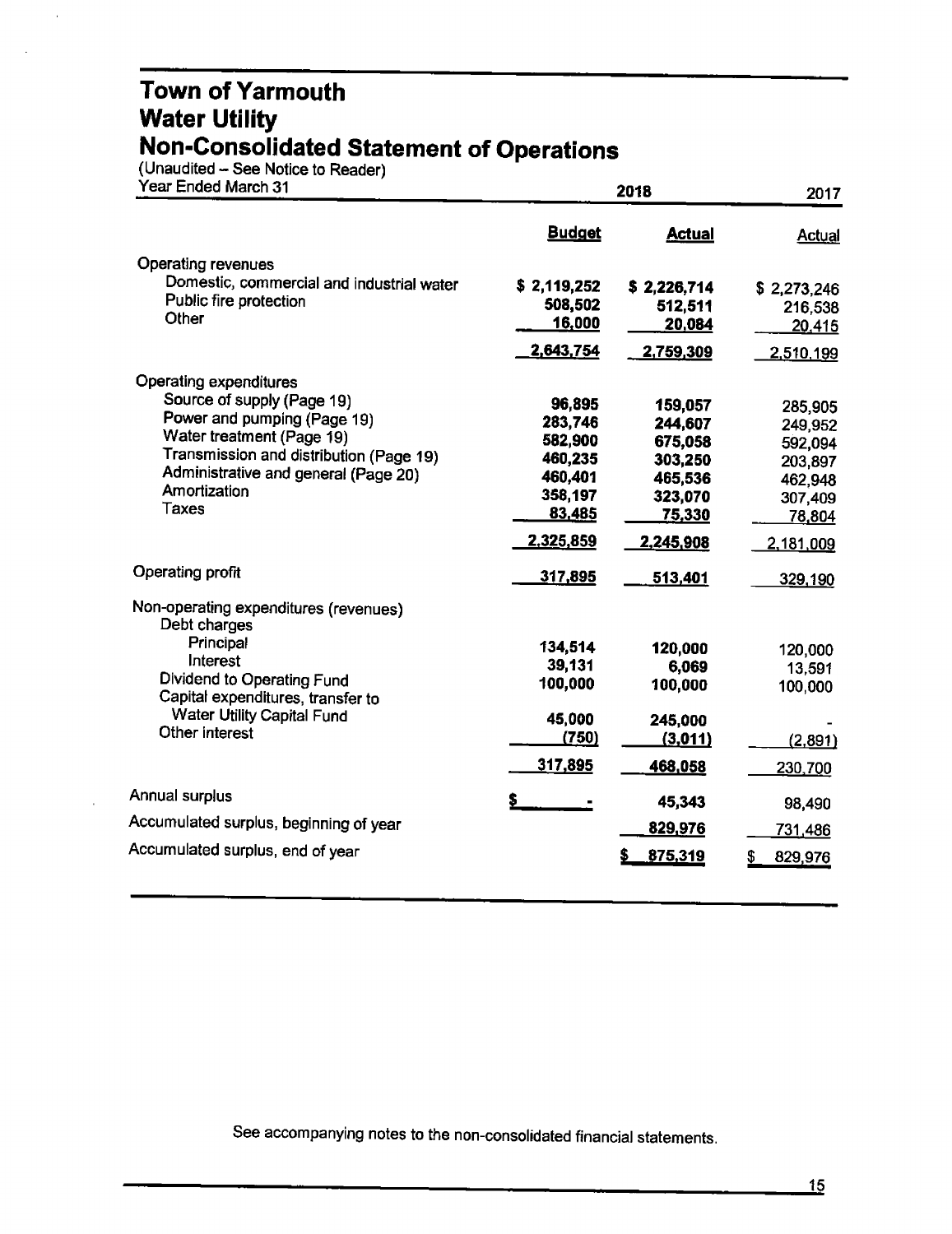#### **Town of Yarmouth Water Utility Non-Consolidated Operating Fund Balance Sheet**

(Unaudited – See Notice to Reader)

| March 31                                                            | 2018          | 2017          |
|---------------------------------------------------------------------|---------------|---------------|
| <b>Assets</b>                                                       |               |               |
| Cash and cash equivalents                                           |               | \$<br>538,918 |
| <b>Receivables</b>                                                  |               |               |
| Rates (less allowance for doubtful accounts \$8,968;                |               |               |
| 2017 - \$9,723)                                                     | 668,977       | 723,876       |
| Due from other local governments                                    | 3,284         | 3,284         |
| Due from Water Utility, Capital Fund                                | 711,314       |               |
| Other receivables<br>Trade                                          |               |               |
| <b>HST</b>                                                          | 3,411         | 16,339        |
|                                                                     | 23,756        | 25,784        |
|                                                                     | 1,410,742     | 769,283       |
| Inventories, at cost                                                | <u>15,000</u> | 15,000        |
|                                                                     | \$1,425,742   | \$1,323,201   |
| <b>Liabilities</b>                                                  |               |               |
| <b>Bank indebtedness</b>                                            | 34,867<br>S.  | \$            |
|                                                                     |               |               |
| Payables and accruals                                               |               |               |
| Payable to Town, Operating Fund                                     | 462,445       | 241,884       |
| Payable to Water Utility, Capital Fund<br>Prepayment of water rates |               | 193,467       |
| Other                                                               |               | 10,991        |
|                                                                     | <u>53,111</u> | 46,883        |
|                                                                     | 515,556       | 493,225       |
| <b>Accumulated surplus</b>                                          |               |               |
| <b>Accumulated surplus</b>                                          | 875,319       | 829,976       |
|                                                                     | \$1,425,742   |               |
|                                                                     |               | \$1,323,201   |
|                                                                     |               |               |

On Behalf of the Town Council

Mayor

Administrator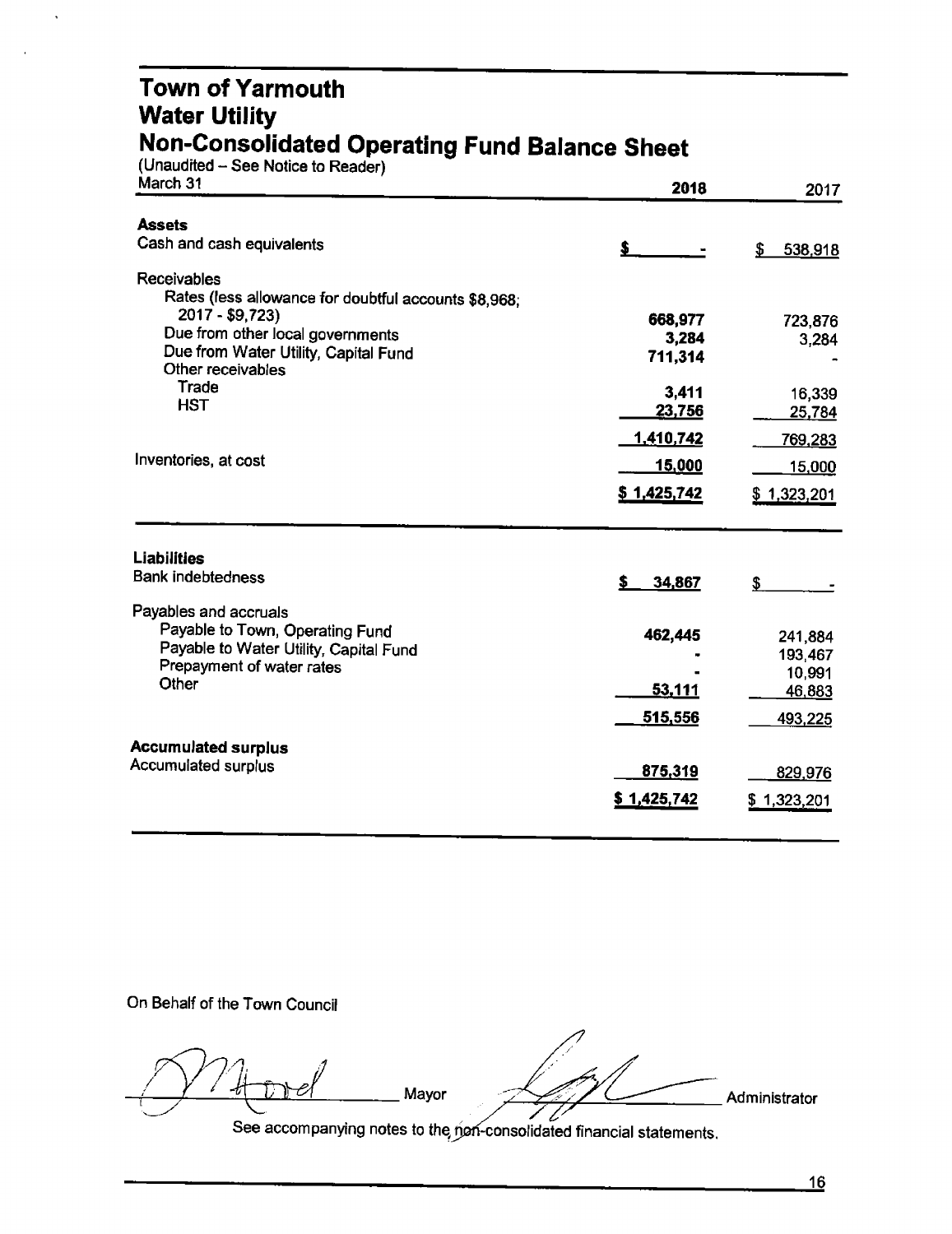#### **Town of Yarmouth Water Utility Non-Consolidated Capital Fund Balance Sheet**

| (Unaudited – See Notice to Reader)                                                                                                                                     |                    |                               |
|------------------------------------------------------------------------------------------------------------------------------------------------------------------------|--------------------|-------------------------------|
| March 31                                                                                                                                                               | 2018               | 2017                          |
| <b>Assets</b>                                                                                                                                                          |                    |                               |
| Cash and cash equivalents in the amortization fund<br>Receivable from Town, Operating Fund<br>Receivable from Water Utility, Operating Fund<br>Tangible capital assets | \$<br>718,166<br>6 | \$<br>708,749<br>6<br>193,467 |
| Utility plant and equipment (Page 18)                                                                                                                                  | <u>15,582,019</u>  | <u>14,432,239</u>             |
|                                                                                                                                                                        | \$16,300,191       | \$15,334,461                  |
| <b>Liabilities</b>                                                                                                                                                     |                    |                               |
| Payable to Town, Capital Reserve                                                                                                                                       | \$<br>80,000       | \$<br>200,000                 |
| Payable to Water Utility, Operating Fund                                                                                                                               | 711,314            |                               |
|                                                                                                                                                                        | 791,314            | 200,000                       |
| <b>Equity</b>                                                                                                                                                          |                    |                               |
| Investment in capital assets (Page 18)                                                                                                                                 | <u>15,508,877</u>  | 15,134,461                    |
|                                                                                                                                                                        | \$16,300,191       | <u>\$15,334,461</u>           |
|                                                                                                                                                                        |                    |                               |

On Behalf of the Town Council

Mood was left

 $\mathscr{A}$  Mayor  $\mathscr{A}$  Mayor  $\mathscr{A}$  Administrator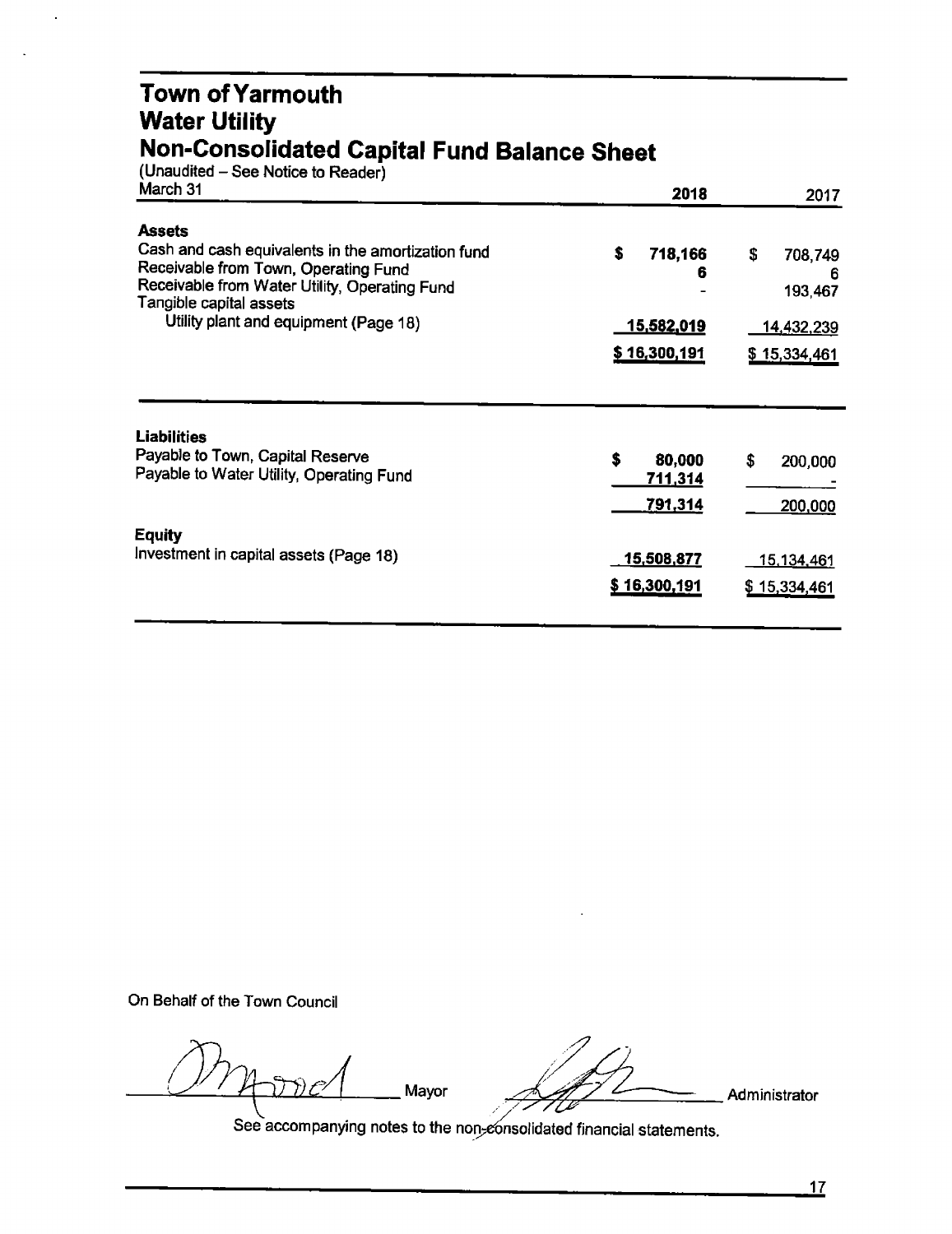#### **Town of Yarmouth Water Utility Non-Consolidated Tangible Capital Assets**

(Unaudited - See Notice to Reader)

| March 31                        | 2018          | 2017         |
|---------------------------------|---------------|--------------|
| Land and rights                 | \$<br>497,249 | S<br>497,249 |
| Structures and improvements     | 12,920,038    | 12,920,038   |
| Electrical pumping equipment    | 376,033       | 376,033      |
| Office equipment                | 186,480       | 158,162      |
| <b>Purification equipment</b>   | 159,642       | 142,952      |
| <b>Transmission mains</b>       | 2,149,025     | 1,280,758    |
| Distribution mains              | 3,833,867     | 3,316,645    |
| <b>Services</b>                 | 298,877       | 298,877      |
| Meter and meter installation    | 167,798       | 167,798      |
| <b>Hydrants</b>                 | 120,256       | 120,256      |
| Dam repairs                     | 240,858       | 240,858      |
| <b>Transportation equipment</b> | 179,650       | 137,297      |
| Tools and work equipment        | 25,754        | 25,754       |
|                                 | 21,155,527    | 19,682,677   |
| Accumulated amortization        | (5,573,508)   | (5,250,438)  |
| Net book value                  | 15,582,019    | \$14,432,239 |

#### **Non-Consolidated Statement of Investment in Capital Assets**

| (Unaudited - See Notice to Reader)<br>March 31                                                                  | 2018                        | 2017                    |
|-----------------------------------------------------------------------------------------------------------------|-----------------------------|-------------------------|
| Balance, beginning of year                                                                                      | 15,134,461<br>S.            | \$15,007,774            |
| Add<br>Term debt retired<br>Transfer from Water Utility, Operating Fund<br>Interest earned on amortization fund | 120,000<br>245,000<br>9,416 | 120,000<br>6,687        |
| Balance, end of year                                                                                            | 374,416<br>15,508,877       | 126,687<br>\$15,134,461 |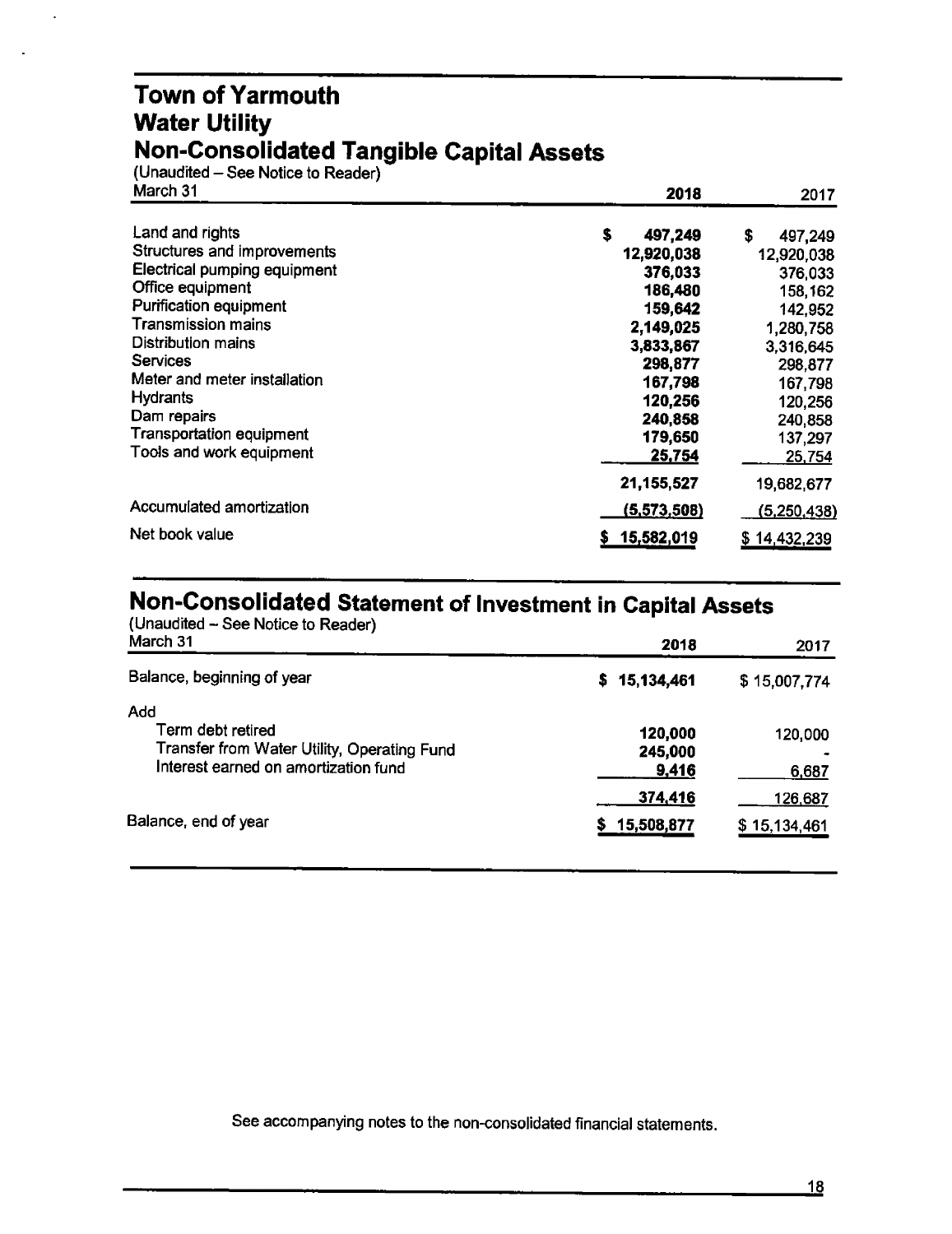#### **Town of Yarmouth Water Utility Non-Consolidated Schedules to Statement of Operations**

(Unaudited – See Notice to Reader

 $\ddot{\phantom{a}}$ 

| Year Ended March 31                              |                | 2017            |                 |
|--------------------------------------------------|----------------|-----------------|-----------------|
|                                                  | <b>Budget</b>  | <b>Actual</b>   | <u>Actual</u>   |
| Source of supply                                 |                |                 |                 |
| Supervision and engineering                      | \$<br>52,709   | \$<br>37,949    | \$<br>39,170    |
| Site consulting and testing                      |                | 69,523          | 186,714         |
| Other                                            | 44,186         | 51,585          | 60,021          |
|                                                  | \$<br>96,895   | 159,057         | 285,905         |
| Power and pumping                                |                |                 |                 |
| Supervision and engineering                      | s<br>37,213    | s<br>29,416     | S<br>30,408     |
| Fuel and power                                   | 201,040        | 151,418         | 145,340         |
| Maintenance of structure                         | 12,731         | 1,345           | 7,561           |
| Maintenance of equipment                         | 15,000         | 39,537          | 47,120          |
| <b>Supplies</b>                                  | 5,305          | 10,121          | 7,243           |
| Other including telephone                        | <u>12,457</u>  | 12,770          | 12,280          |
|                                                  | 283,746        | 244,607         | 249,952         |
| Water treatment                                  |                |                 |                 |
| Supervision and engineering                      | \$<br>37,213   | \$<br>29,416    | \$<br>30,408    |
| <b>Supplies</b>                                  | 519,164        | 611,872         | 543,029         |
| Maintenance of structure                         | 5,305          | 440             | 2,461           |
| Maintenance of equipment                         | <u>21,218</u>  | 33,330          | <u>16,196</u>   |
|                                                  | 582,900        | 675,058         | \$592,094       |
| Transmission and distribution                    |                |                 |                 |
| Supervision and engineering                      | \$<br>96,056   | \$<br>58,699    | \$<br>39,170    |
| Operation of mains                               | 32,782         | 28,278          | 27,496          |
| Operation of meters                              | 43,173         | 45,163          | 45,699          |
| Maintenance of reservoirs                        | 5,941          | 3,465           | 3,255           |
| Maintenance of structure                         | 5,305          | 10,029          | 4,664           |
| Maintenance of mains                             | 102,907        | 73,678          | 18,394          |
| Maintenance of hydrants<br>Maintenance of meters | 34,331         | 15,134          | 13,193          |
| Maintenance of services                          | 42,500         | 25,658          | 12,307          |
| Transportation and travel                        | 70,956         | 25,473          | 12,221          |
| Salaries - mowing                                | 1,856<br>2,917 | 845             | 496             |
| Shop expenses                                    | 7,957          | 13,157          |                 |
| Rent                                             | 2,387          | 2,346           | 12,562          |
| Clothing                                         | 1,167          | 1,292           | 989             |
| Leak survey                                      | <u> 10,000</u> | $\overline{33}$ | <u> 13.451 </u> |
|                                                  | \$460,235      | \$ 303,250      | 203,897         |
|                                                  |                |                 |                 |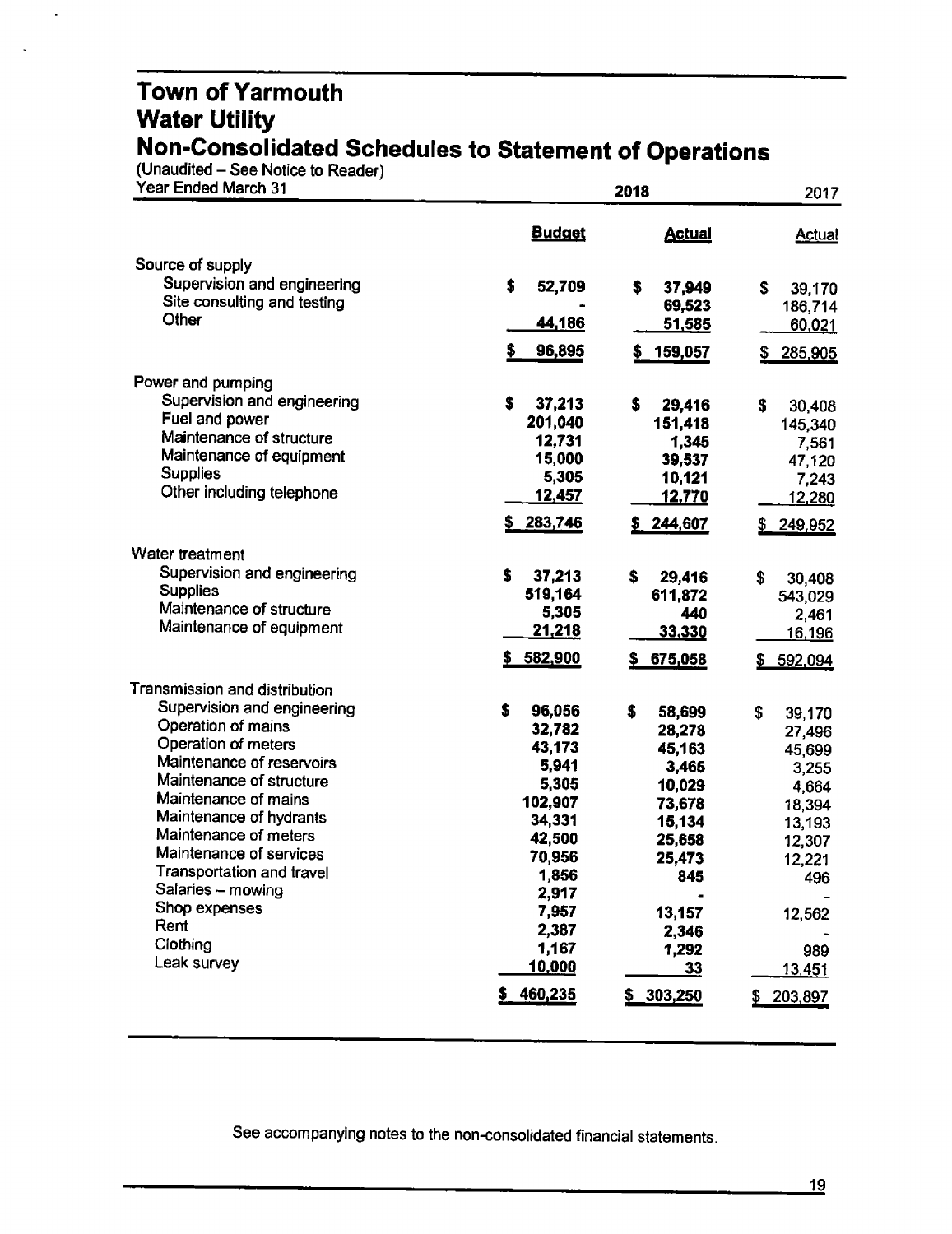#### **Town of Yarmouth Water Utility Non-Consolidated Schedules to Statement of Operations**

(Unaudited – See Notice to Reader)

÷,

| Year Ended March 31        |               | 2018          | 2017          |
|----------------------------|---------------|---------------|---------------|
| Administrative and general | <b>Budget</b> | <b>Actual</b> | <b>Actual</b> |
| <b>Salaries</b>            | 249,857<br>s  | \$249,267     | S<br>234,008  |
| <b>Employee benefits</b>   | 120,900       | 138,806       | 128,994       |
| Insurance                  | 10,927        | 10,051        | 10.561        |
| Office                     | 10,490        | 8,438         | 7,570         |
| Rent                       | 35,821        | 35,821        | 30,000        |
| Audit                      | 6,259         | 6,000         | 6,000         |
| <b>Regulatory expenses</b> | 5,517         | 2,879         | 2,774         |
| Other                      | 20,630        | <u>14,274</u> | 43,041        |
|                            | 460,401       | \$465,536     | 462,948<br>S. |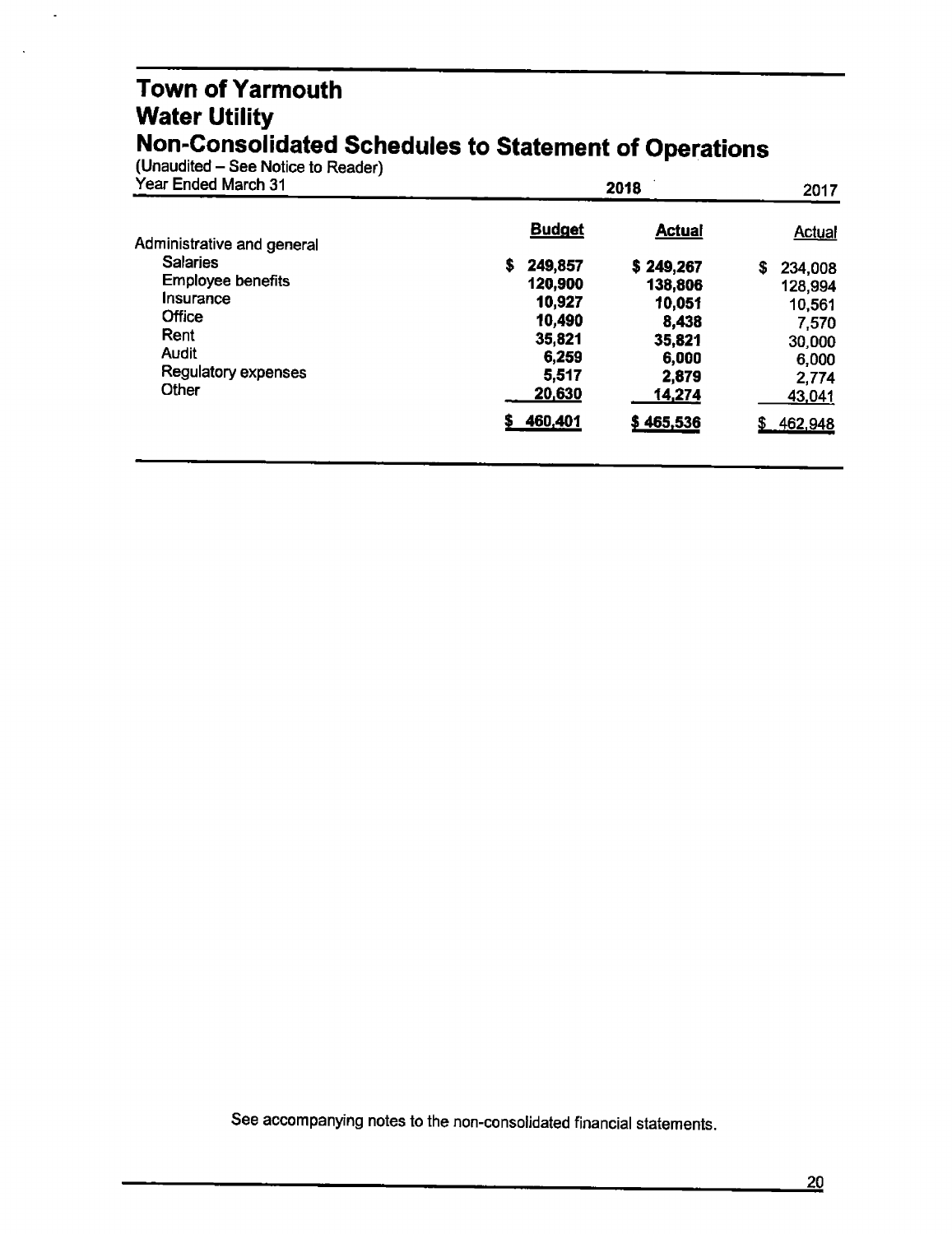#### **Town of Yarmouth Non-Consolidated Trust Fund Balance Sheet**

 $($ Unaudited – See Notice to Reader)

| March 31                                      |                      |          |                         |           | 2018         | 2017         |
|-----------------------------------------------|----------------------|----------|-------------------------|-----------|--------------|--------------|
|                                               | War<br>Memorial      | R. Bench | Mayor's<br><u>photo</u> | Heritage  | <b>Total</b> | <b>Total</b> |
| <b>Assets</b>                                 |                      |          |                         |           |              |              |
| Cash and                                      |                      |          |                         |           |              |              |
| cash equivalents                              | 7,540<br>S.          | S<br>868 | \$13,426                | \$224,877 | \$246,711    | \$240,684    |
| Receivable from                               |                      |          |                         |           |              |              |
| Operating fund                                |                      | 6        | 6                       |           | 26           | 26           |
|                                               | <u>7,5</u> 47<br>-SI | \$ 874   | \$13,432                | \$224,884 | \$246,737    | \$240,710    |
|                                               |                      |          |                         |           |              |              |
| <b>Reserves</b><br><b>Trust fund reserves</b> | 7,547<br>S           | S.       |                         |           |              |              |
|                                               |                      | 874      | \$13,432                | \$224,884 | \$246,737    | \$240,710    |

# **Non-Consolidated Statement of Trust Fund Reserves**

| (Unaudited – See Notice to Reader)<br>March 31                                                       |        |                           |   |                                   |                                                 |                                      | 2018                                                | 2017                                     |
|------------------------------------------------------------------------------------------------------|--------|---------------------------|---|-----------------------------------|-------------------------------------------------|--------------------------------------|-----------------------------------------------------|------------------------------------------|
| Balance, beginning<br>of year<br>Donations<br>Withdrawals<br>Interest earned<br>Balance, end of year | 5<br>S | 7.448<br>۰<br>99<br>7,547 | S | 863<br>$\blacksquare$<br>۰<br>874 | \$10,464<br>5,300<br>(2,500)<br>168<br>\$13,432 | \$221,935<br>-<br>2,949<br>\$224,884 | \$240,710<br>5,300<br>(2,500)<br>3,227<br>\$246,737 | \$234,464<br>4,000<br>2,246<br>\$240,710 |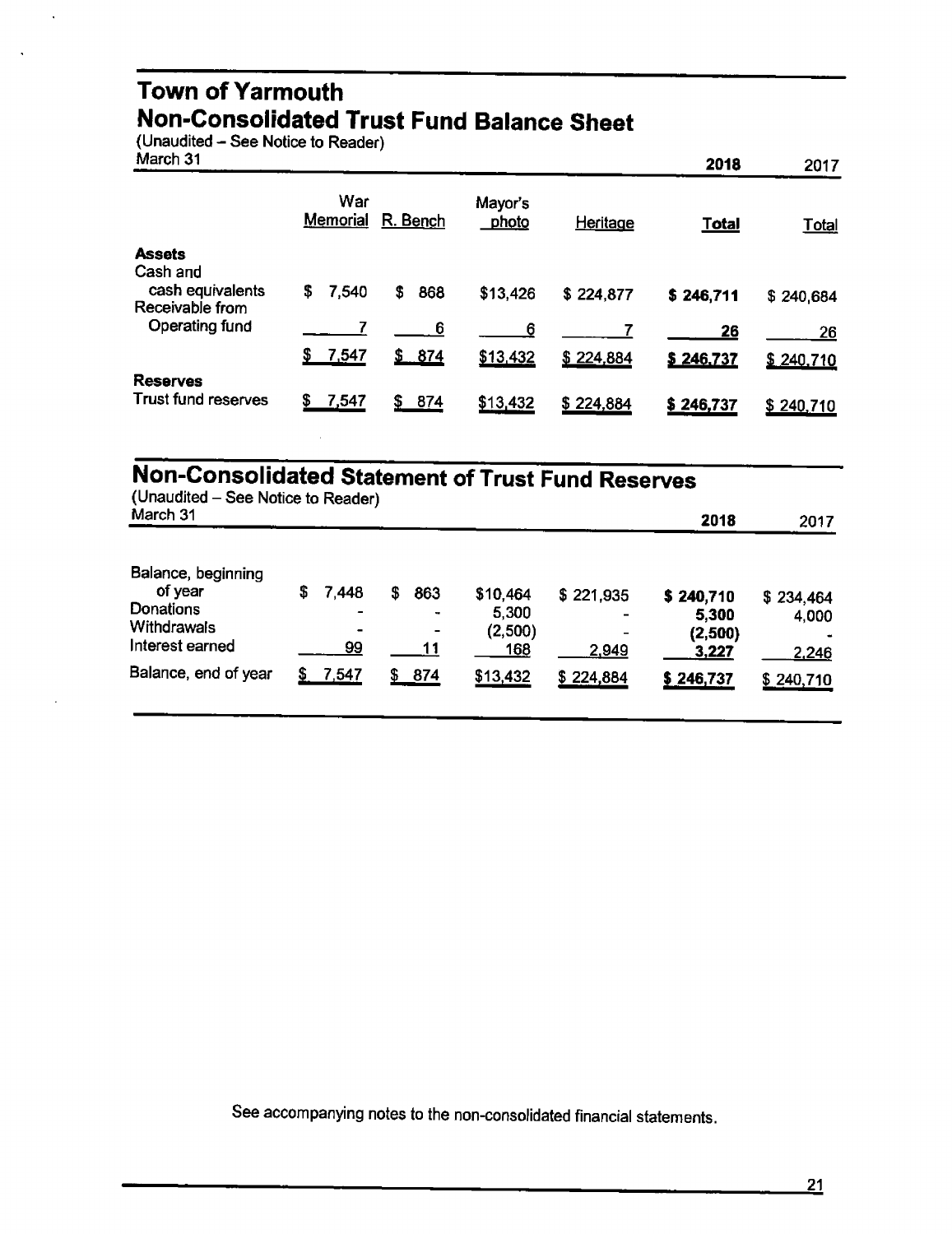#### **Town of Yarmouth Non-Consolidated Capital Reserve Fund Balance Sheet**

(Unaudited - See Notice to Reader)

| March 31                                                                      | 2018            | 2017            |
|-------------------------------------------------------------------------------|-----------------|-----------------|
| <b>Assets</b>                                                                 |                 |                 |
| Cash and cash equivalents                                                     | \$3,859,594     | S.<br>2,054,211 |
| Receivable from Operating Fund<br>Receivable from Water Utility, Capital Fund | 60,000          | 60,000          |
| repayable in monthly principal payments of \$10,000                           |                 |                 |
| with interest at 5.2%                                                         | 80,000          | 200,000         |
|                                                                               | \$3,999,594     | 2,314,211<br>\$ |
|                                                                               |                 |                 |
| <b>Liabilities</b>                                                            |                 |                 |
| Deferred revenue - gas tax                                                    | 1,433,583<br>s. | \$<br>1,105,179 |
| <b>Equity</b>                                                                 |                 |                 |
| Reserve                                                                       | 2,566,011       | 1,209,032       |
|                                                                               | 3,999,594       | S.<br>2,314,211 |
|                                                                               |                 |                 |

### **Non-Consolidated Statement of Capital Reserve Fund**

| (Unaudited – See Notice to Reader)<br>March 31          |              |             | 2018           | 2017           |
|---------------------------------------------------------|--------------|-------------|----------------|----------------|
|                                                         | Landfill     |             |                |                |
|                                                         | closure      | Other       | <b>Total</b>   | <b>Total</b>   |
| Balance, beginning of year                              | \$<br>33.429 | \$1,175,603 | \$1,209,032    | \$1,419,122    |
| Gas tax allocation -                                    |              |             |                |                |
| transfer from (to) Capital Fund<br>Canada - Nova Scotia |              | 1,075,579   | 1,075,579      | (581, 576)     |
| Gas Tax Agreement                                       |              | 581,701     | 581,701        |                |
| Gas tax (deferred) utilized                             |              | (328, 404)  | (328, 404)     | 352,866        |
| Interest on investments and savings                     | 5.860        | 22,243      | <u>28,</u> 103 | <u>18,620</u>  |
| Balance, end of year                                    | \$<br>39,289 | \$2,526,722 | \$2,566,011    | 1,209,032<br>S |

On Behalf of the Town Council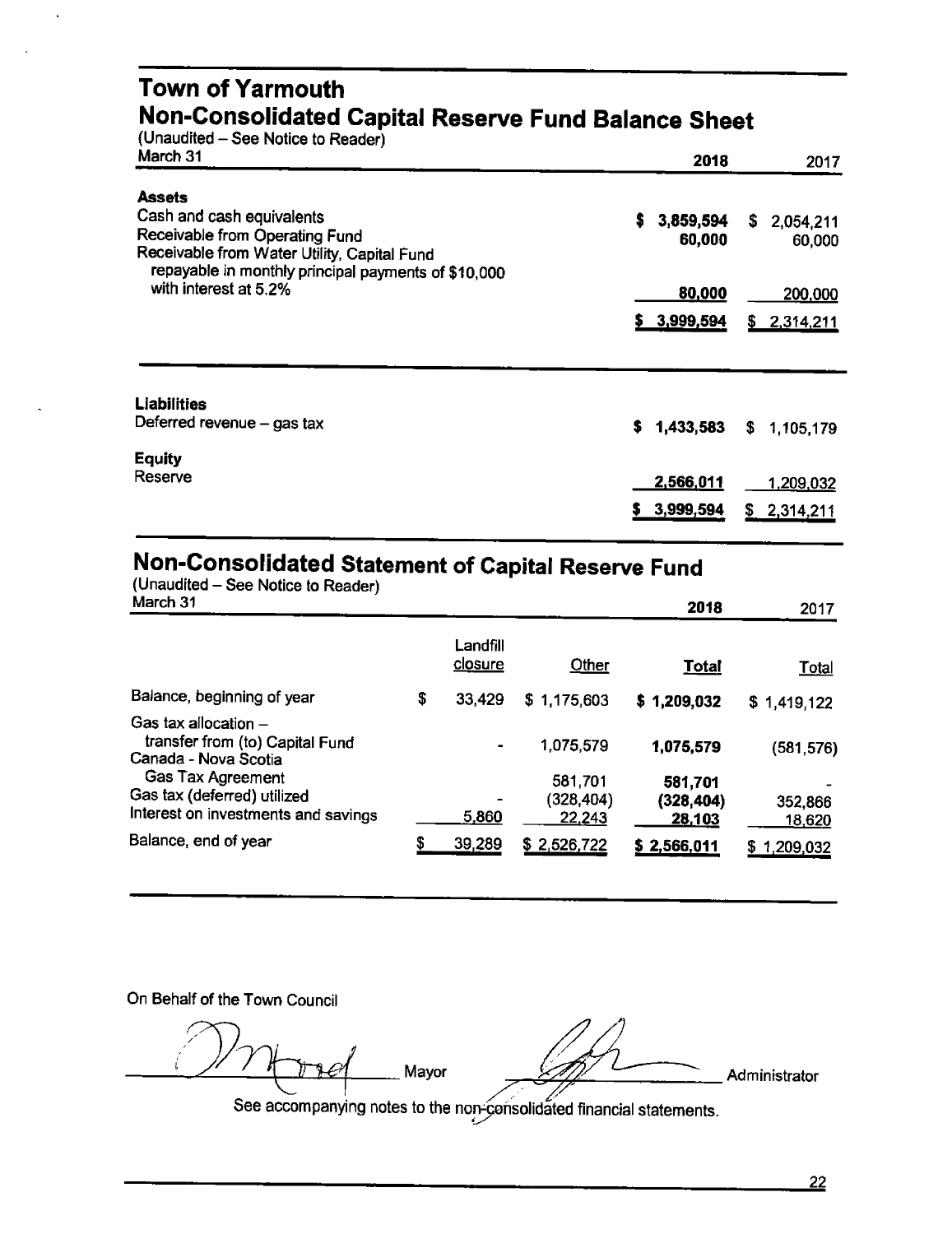| Town of Yarmouth<br>Non-Consolidated Operating Reserve Fund Balance Sheet<br>(Unaudited - See Notice to Reader) |                          |                                 |  |  |  |  |
|-----------------------------------------------------------------------------------------------------------------|--------------------------|---------------------------------|--|--|--|--|
| March 31                                                                                                        | 2018                     | 2017                            |  |  |  |  |
| <b>Assets</b><br>Cash and cash equivalents<br>Due from Operating Fund                                           | \$1,098,585<br>1,928,162 | \$1,084,181<br><u>1,153,719</u> |  |  |  |  |
|                                                                                                                 | \$3,026,747              | \$2,237,900                     |  |  |  |  |
| <b>Equity</b><br>Reserve                                                                                        | \$3,026,747              | \$2,237,900                     |  |  |  |  |
| Non-Consolidated Statement of Operating Reserve Fund<br>(Unaudited - See Notice to Reader)                      |                          |                                 |  |  |  |  |
| March 31                                                                                                        | 2018                     | 2017                            |  |  |  |  |
| Balance, beginning of year<br>Transfer from Operating Fund                                                      | \$2,237,900<br>774,443   | \$2,227,674                     |  |  |  |  |
| Interest and other income<br>Balance, end of year                                                               | 14,404<br>\$3,026,747    | 10,226<br>\$2,237,900           |  |  |  |  |

On Behalf of the Town Council

Mayor Administrator See aceompanying notes to the non-consolidated financial statements.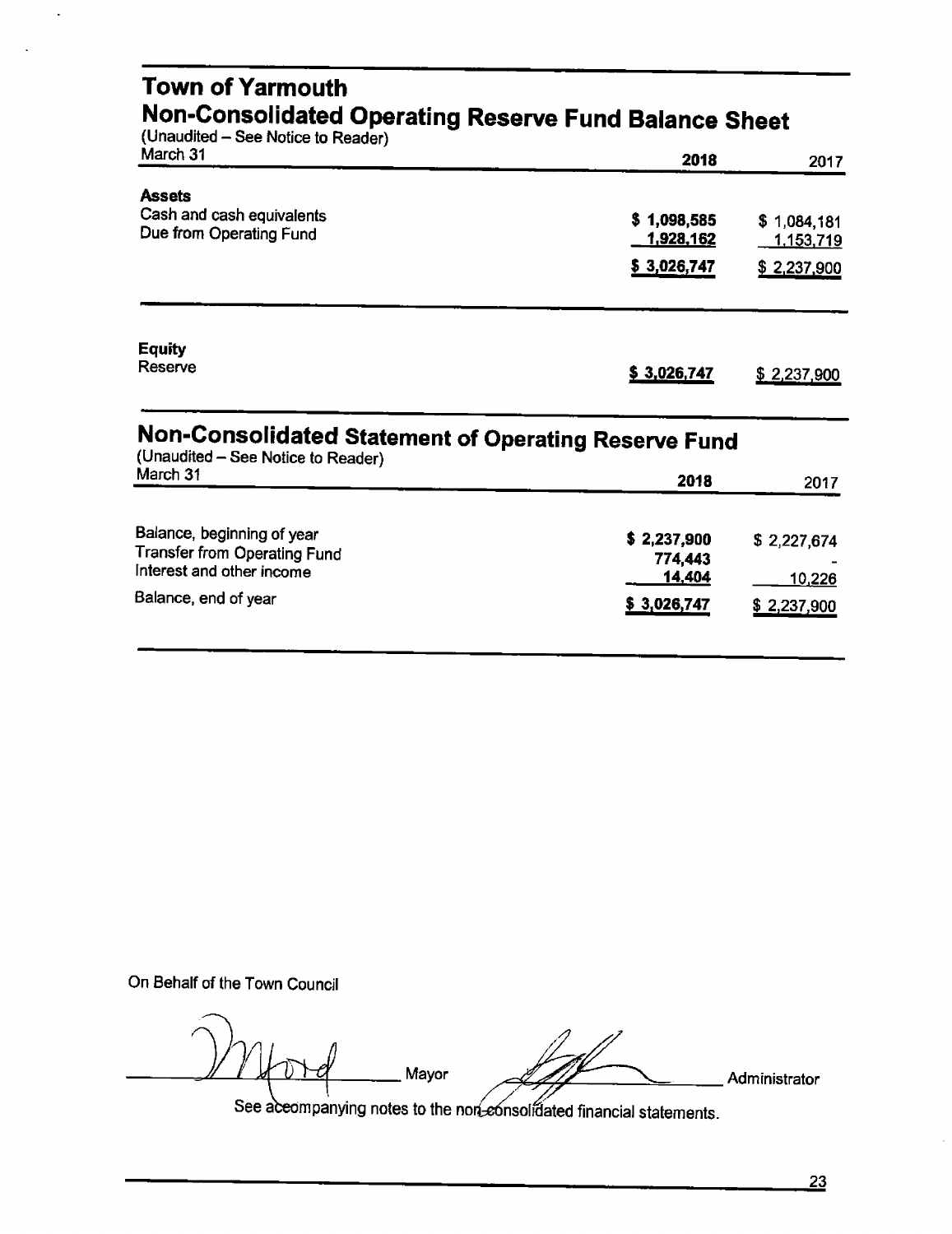#### **Town of Yarmouth Notes to Non-Consolidated Financial Statements**

(Unaudited – See Notice to Reader) Year Ended March 31, 2018

L.

| 1.<br>Taxes receivable                                                                                                                                                                                                                                                                                                                                      |                                            |                          | 2018                                                               | <u>2017</u>                                                      |
|-------------------------------------------------------------------------------------------------------------------------------------------------------------------------------------------------------------------------------------------------------------------------------------------------------------------------------------------------------------|--------------------------------------------|--------------------------|--------------------------------------------------------------------|------------------------------------------------------------------|
|                                                                                                                                                                                                                                                                                                                                                             | <b>Current year</b>                        | Prior year               | <b>Total</b>                                                       | <b>Total</b>                                                     |
| Balance, beginning of year<br>Current year's levy<br>Interest on outstanding taxes                                                                                                                                                                                                                                                                          | \$<br>10,635,774<br>98,610<br>10,734,384   | \$<br>572,846<br>572,846 | s<br>572,846<br>10,635,774<br>98,610<br><u>11,307,230</u>          | S<br>793,534<br>10,593,332<br>112,918<br>11,499,784              |
| <b>Deduct</b><br>Current year's collections<br><b>Reduced taxes</b>                                                                                                                                                                                                                                                                                         | 10,035.431<br>316,911<br><u>10,353,342</u> | 393,141<br>393,141       | 10,428,572<br>316,911<br>10,745,483                                | 10,621,897<br>305,041<br>10,926,938                              |
| Balance, before allowance<br>Less valuation allowance                                                                                                                                                                                                                                                                                                       | 382,042                                    | 179,705                  | 561,747                                                            | 572,846                                                          |
| Balance, end of year                                                                                                                                                                                                                                                                                                                                        | 382,042                                    | \$<br>179,705            | \$<br>561,747                                                      | 572,846                                                          |
| 2.<br>Sewer rates receivable<br>Sewer rates receivable, gross<br>Allowance<br>Balance, beginning of year<br>Accounts allowed for, net of write-offs<br>Balance, end of year<br>Sewer rates receivable, net                                                                                                                                                  |                                            |                          | 2018<br>\$<br>449,736<br>3,585<br><u>(563)</u><br>3,022<br>446,714 | 2017<br>\$<br>289,480<br>13,198<br>(9,613)<br>3,585<br>285,895   |
| 3.<br>Due from (to) controlled and non-controlled agencies<br>Due from<br>Mariners Centre Management Authority<br>Yarmouth County Solid Waste Management Authority<br>Western Regional Solid Waste Management Authority<br>Yarmouth Area Industrial Commission<br>Yarmouth International Airport Corporation<br>Yarmouth Waterfront Development Corporation |                                            |                          | 2018<br>\$<br>22,009<br>5.860<br>28<br>446<br>68<br>85             | <u> 2017 </u><br>\$<br>23,864<br>9<br>446<br>68<br><u>38,935</u> |
| Due to<br>Yarmouth County Solid Waste Management Authority                                                                                                                                                                                                                                                                                                  |                                            |                          | 28,496                                                             | \$<br>63,322<br>75,974                                           |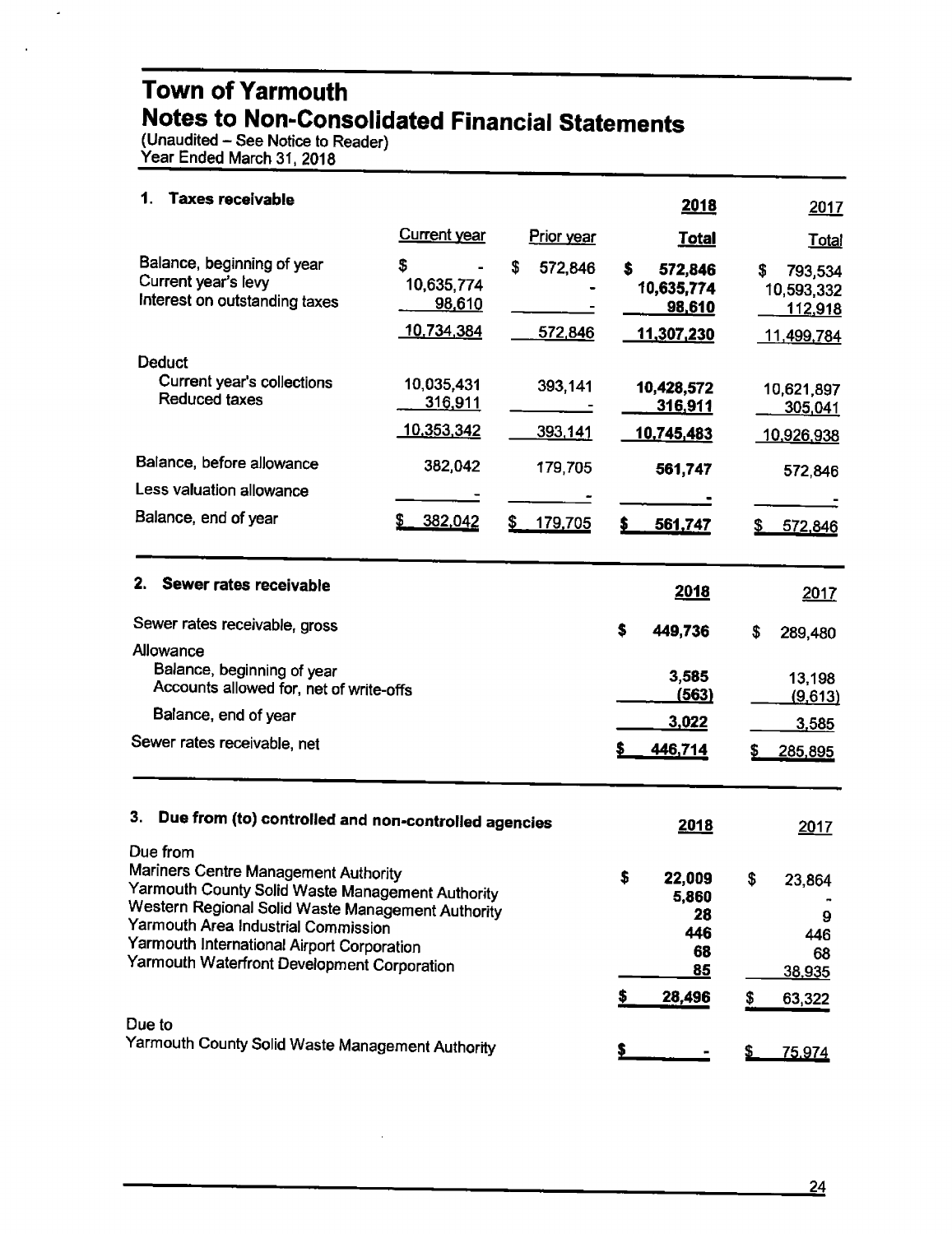#### **Town of Yarmouth Notes to Non-Consolidated Financial Statements**

(Unaudited – See Notice to Reader Year Ended March 31, 2018

| Due to own funds<br>4.                                                                                                                                                               | 2018<br>2017                                                                                                                                               |
|--------------------------------------------------------------------------------------------------------------------------------------------------------------------------------------|------------------------------------------------------------------------------------------------------------------------------------------------------------|
| <b>Capital Fund</b><br><b>Capital Reserve Fund</b><br><b>Operating Reserve Fund</b><br><b>Trust Fund</b><br><b>Water Utility Operating Fund</b><br><b>Water Utility Capital Fund</b> | \$<br>(620, 769)<br>\$<br>(549, 449)<br>60,000<br>60,000<br>1,928,162<br>1,153,719<br>26<br>26<br>(462, 445)<br>(241, 884)<br>б<br>6<br>904,980<br>422,418 |
| <b>Accumulated surplus</b><br>5.                                                                                                                                                     | 2018<br>2017                                                                                                                                               |
| Balance, beginning of year                                                                                                                                                           | \$<br>705,518<br>\$<br>504,588                                                                                                                             |
| Annual (deficit) surplus                                                                                                                                                             | (705, 518)<br>200,930                                                                                                                                      |
| Balance, end of year                                                                                                                                                                 | S<br>705,518                                                                                                                                               |

#### **6. Long-term debt**

Principal repayments required in the next five years are as follows:

|                                      | General<br><u>capital</u>                                     | Water<br><b>Utility</b>                                                     | <b>Total</b>                                                  |
|--------------------------------------|---------------------------------------------------------------|-----------------------------------------------------------------------------|---------------------------------------------------------------|
| 2019<br>2020<br>2021<br>2022<br>2023 | \$400,000<br>\$300,000<br>\$300,000<br>\$300,000<br>\$300,000 | \$80,000<br>\$<br>۰<br>\$<br>۰<br>\$<br>-<br>\$<br>$\overline{\phantom{0}}$ | \$480,000<br>\$300,000<br>\$300,000<br>\$300,000<br>\$300,000 |